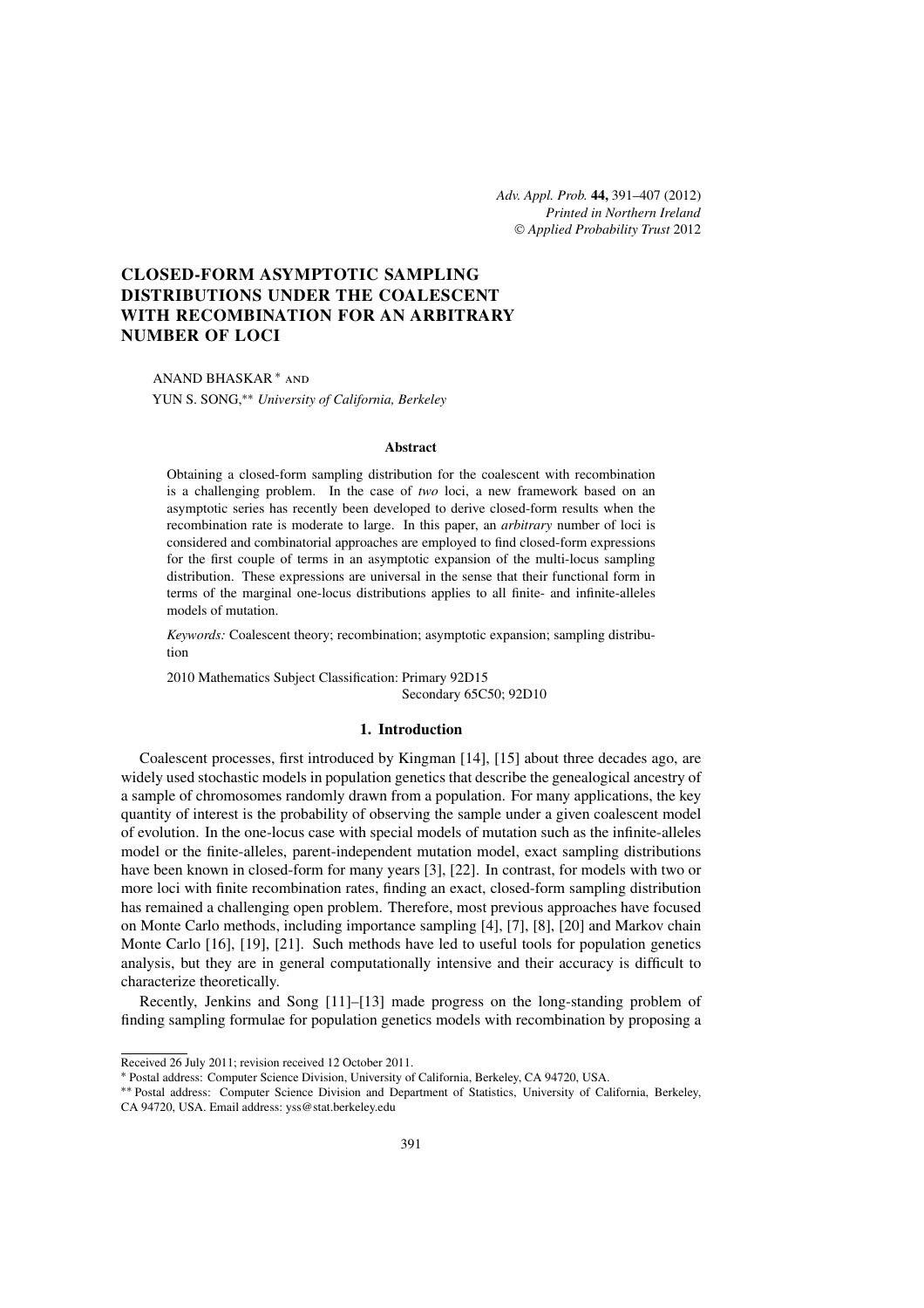new approach based on an asymptotic expansion. That work can be summarized as follows. Consider an exchangeable random mating model with two loci, denoted *A* and *B*. In the standard coalescent or diffusion limit, let  $\theta_A$  and  $\theta_B$  denote the respective population-scaled mutation rates at loci *A* and *B*, and let  $\rho$  denote the population-scaled recombination rate between the two loci. Given a sample configuration *<sup>n</sup>* (defined later in the text), assume that *ρ* is large and consider an asymptotic expansion of the sampling probability  $q(n | \theta_A, \theta_B, \rho)$  in inverse powers of *ρ*:

$$
q(\mathbf{n} \mid \theta_A, \theta_B, \rho) = q_0(\mathbf{n} \mid \theta_A, \theta_B) + \frac{q_1(\mathbf{n} \mid \theta_A, \theta_B)}{\rho} + \frac{q_2(\mathbf{n} \mid \theta_A, \theta_B)}{\rho^2} + \cdots
$$

Here the coefficients  $q_0(\mathbf{n} \mid \theta_A, \theta_B), q_1(\mathbf{n} \mid \theta_A, \theta_B), q_2(\mathbf{n} \mid \theta_A, \theta_B), \ldots$ , etc. are independent of *ρ*. The zeroth-order term *q*<sub>0</sub> corresponds to the sampling probability in the *ρ* = ∞ case (i.e. when the loci evolve independently), given simply by a product of marginal one-locus sampling probabilities [\[1\]](#page-16-0). For either the infinite-alleles or an arbitrary finite-alleles model of mutation at each locus, Jenkins and Song [\[11\]](#page-16-0), [\[12\]](#page-16-0) derived a closed-form formula for the first-order term  $q_1$  and showed that its functional form depends on the assumed model of mutation only through marginal one-locus sampling probabilities, a property which they termed *universality*. Furthermore, they showed that the second-order term  $q_2$  can be expressed as a sum of a closed-form formula plus another part that can be easily evaluated numerically using dynamic programming; they also showed that, for most sample configurations, the closed-form part of *<sup>q</sup>*<sup>2</sup> dominates the part that needs to be computed numerically. More recently, the same authors [\[13\]](#page-16-0) utilized the diffusion process dual to the coalescent with recombination to develop a new computational technique for computing  $q_k$  for all  $k > 1$ . Moreover, they proved that only a finite number of terms in the asymptotic expansion is needed to recover (via the method of Padé approximants) the *exact* two-locus sampling probability as an analytic function of *ρ* for all  $\rho \in [0, \infty)$ . An immediate application of this work would be the composite-likelihood method [\[10\]](#page-16-0), [\[17\]](#page-16-0), [\[18\]](#page-16-0) for estimating fine-scale recombination rates which is based on combining two-locus sampling probabilities.

The main goal of this paper is to extend some of the mathematical results described above to more than two loci. More precisely, we derive closed-form formulae for the first two terms  $(q_0$  and  $q_1)$  in an asymptotic expansion (described later in detail) of the sampling distribution for an *arbitrary* number of loci. In general, the number of possible allelic combinations grows exponentially with the number of loci, and the system of equations that we need to solve is considerably more complex than that in the case of two loci. Note that the details of the computational techniques developed in [\[11\]](#page-16-0) and [\[12\]](#page-16-0) are specific to the case of two loci, and new methods need to be developed to handle an arbitrary number of loci. In this paper we employ combinatorial approaches to make progress on the general case. Our work shows that the universality property of  $q_0$  and  $q_1$  previously observed [\[11\]](#page-16-0), [\[12\]](#page-16-0) in the two-locus case also applies to the case of an arbitrary number of loci.

The remainder of this paper is organized as follows. In Section 2 we introduce the multilocus model to be considered in this paper and describe our notational convention. Our main results are summarized in Section [3](#page-4-0) and an explicit example involving three loci is discussed in Section [4.](#page-6-0) In Section [5](#page-8-0) we provide proofs of the main theoretical results presented in this paper.

## **2. Preliminaries**

Below we describe the model considered in this paper and lay out the notation.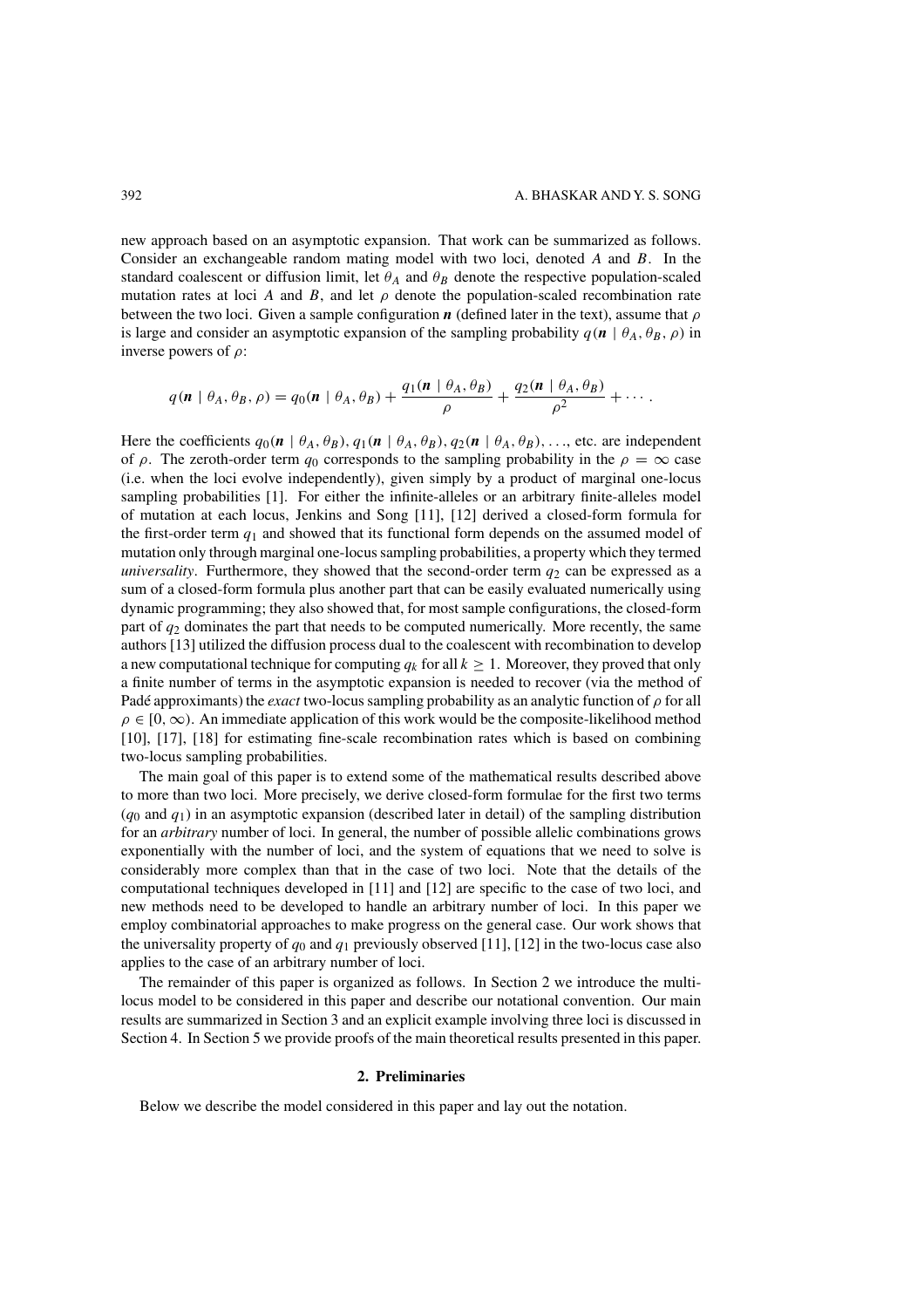

Figure 1: Illustration of *L* loci arranged linearly. The population-scaled recombination rate between loci *l* and  $l + 1$  is  $\rho_l/2$ .

# **2.1. Model**

We consider the diffusion limit of a neutral haploid exchangeable model of random mating with constant population size 2*N*. The haploid individuals in the population are referred to as gametes, and each gamete contains  $L > 2$  loci labeled 1, 2,  $\ldots$ , L and laid out linearly as illustrated in Figure 1. The probability of mutation at locus *l* per gamete per generation is denoted by  $u_l$ , whereas the probability of recombination between loci *l* and  $l + 1$  per gamete per generation is denoted by  $c_l$ . In the diffusion limit, as  $N \to \infty$ , we let  $u_l \to 0$  for  $1 \leq l \leq L$ and  $c_l \to 0$  for  $1 \le l \le L - 1$ , such that  $4Nu_l \to \theta_l$  and  $4Ne_l \to \rho_l$ , where  $\theta_l$  and  $\rho_l$  are population-scaled mutation and recombination rates, respectively.

Given a positive integer *k*, we use [*k*] to denote the *k*-set  $\{1, \ldots, k\}$ . At locus *l*, we assume that there are  $K_l$  distinct possible allele types, labeled by  $K_l$ . Mutation events at locus *l* occur according to a Poisson process with rate  $\theta_l/2$ , and allelic changes are described by an ergodic Markov chain with transition matrix  $P^{(l)} = (P^{(l)}_{ab})$ , i.e. when a mutation occurs to allele  $a \in [K_l]$ , it mutates to allele  $b \in [K_l]$  with probability  $P_{ab}^{(l)}$ . The stationary distribution of  $P^{(l)}$  is given by  $\pi^{(l)}$  with the *a*th entry denoted by  $\pi^{(l)}$ is given by  $\pi^{(l)}$ , with the *a*th entry denoted by  $\pi^{(l)}_a$ .<br> **Recombination** events between loci *l* and *l* + 1

Recombination events between loci *l* and  $l + 1$  occur at rate  $\rho_l/2$ . In our work, we are interested in the case where  $\rho_l \gg 1$  for all  $l \in [L-1]$ , with the  $\rho_l$  having similar orders of magnitude. Specifically, we re-express the recombination rates as  $\rho_l = r_l \rho$ , where the  $r_l$  are scaling constants, and consider an asymptotic expansion as  $\rho \to \infty$ .

#### **2.2. Notation**

As detailed later, the standard coalescent with recombination implies a closed system of recursion relations satisfied by sampling probabilities. To obtain such a closed system of recursions, the allelic-type space must be extended to allow gametes to be *unspecified* at some loci. We use an asterisk to denote an unspecified allele and define the L-locus *haplotype* set H as

$$
\mathcal{H} = (([K_1] \cup \{*\}) \times \cdots \times ([K_L] \cup \{*\})) \setminus \{*\^L\}.
$$

Given a haplotype  $h \in \mathcal{H}$ , we use  $h_l \in [K_l] \cup \{*\}$  to denote the allelic state of h at locus l. In what follows, we introduce definitions that are used throughout the paper.

The following two definitions explain how we denote samples.

**Definition 1.** (*n* and  $e_h$ , *sample configurations.*) A sample configuration is denoted by  $n =$  $(n_h)_{h \in \mathcal{H}}$ , where  $n_h$  is the number of times haplotype *h* occurs in the sample, and the same letter *n* in nonboldface is used to denote the total sample size of *n*, i.e.  $n = \sum_{h \in \mathcal{H}} n_h$ . The notation  $\rho_h$  is used to denote a sample configuration of size 1 for which  $n_h = 1$  and  $n_H = 0$  for all  $e_h$  is used to denote a sample configuration of size 1 for which  $n_h = 1$  and  $n_{h'} = 0$  for all  $h' \neq h$ . Note that we can write  $n = \sum_{h \in \mathcal{H}} n_h e_h$ .

**Definition 2.**  $(n^{(l)}$  *and*  $\sigma(n)$ *, marginal sample configurations.*) Let  $n = (n_h)_{h \in \mathcal{H}}$  be an *L*-locus sample configuration. For  $1 \le l \le L$ , the marginal sample size for locus *l* and allele *a* ∈ [*K<sub>l</sub>*] is defined as  $n_a^{(l)} = \sum_{h \in \mathcal{H} : h_l = a} n_h$ , and the marginal sample size for locus *l* is defined as  $n_a^{(l)} = \sum_{h \in \mathcal{H} : h_l = a} n_h^{(l)}$  (i.e. the total number of handotypes with specified alleles at defined as  $n^{(l)} = \sum_{a \in [K_l]} n_a^{(l)}$  (i.e. the total number of haplotypes with specified alleles at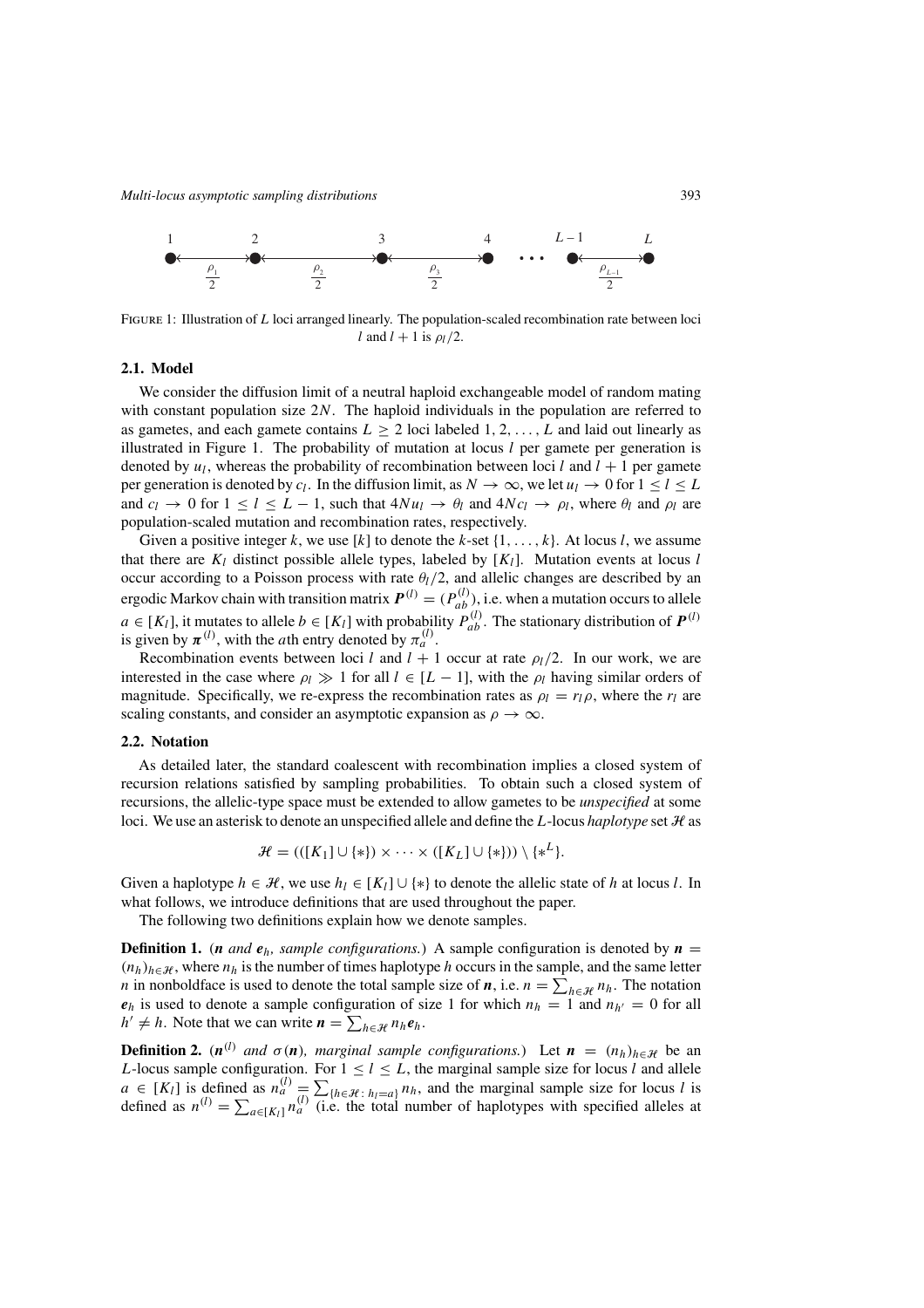<span id="page-3-0"></span>locus *l*). Furthermore, we use  $\mathbf{n}^{(l)} = (n_a^{(l)})_{a \in [K_l]}$  to denote the  $K_l$ -dimensional vector specifying the marginal sample configuration for locus *l* and use  $\sigma(\mathbf{n}) = (\mathbf{n}^{(1)} - \mathbf{n}^{(L)})$  to denote the the marginal sample configuration for locus *l*, and use  $\sigma(n) = (n^{(1)}, \ldots, n^{(L)})$  to denote the *L*-tuple of marginal sample configurations. Also note that if  $h_i = *$  then  $e^{(l)}$  is a *K<sub>1</sub>*-dimensional *L*-tuple of marginal sample configurations. Also, note that if  $h_l = *$  then  $e_h^{(l)}$  is a  $K_l$ -dimensional zero vector zero vector.

The sets described in the following two definitions specify where mutations or recombinations can occur in a given haplotype.

**Definition 3.** ( $S(h)$ *, specified loci.*) For each locus *l*, the alleles labeled by  $[K_l]$  are called *specified* alleles. Furthermore, given a haplotype  $h \in \mathcal{H}$ , we use  $S(h) \subset [L]$  to denote the set of loci at which *h* has specified alleles (i.e. not <sup>∗</sup>).

**Definition 4.** (*B(h), break intervals.*) When considering recombination, a given haplotype *h* ∈ *H* can be broken up between loci *l* and  $l + 1$  if min $(S(h)) \le l < l + 1 \le max(S(h))$ . The index *l* is used to refer to the break interval  $(l, l + 1)$ , and the set of valid break intervals for haplotype *h* is denoted by  $B(h) = \{\min(S(h)), \ldots, \max(S(h)) - 1\}.$ 

The two relations described below compare haplotypes. When two haplotypes satisfy either relation, then their corresponding lineages are allowed to coalesce.

**Definition 5.** ( $\lambda$ , compatibility.) Given a pair of haplotypes  $h, h' \in \mathcal{H}$ , if  $h_l = h'_l$  for all  $l \in S(h) \cap S(h')$  then we say that they are compatible and write  $h \lambda h'$  $l \in S(h) \cap S(h')$  then we say that they are *compatible* and write  $h \wedge h'$ .

**Definition 6.** ( $\geq$ , containment.) Given a pair of haplotypes  $h, h' \in \mathcal{H}$ , we write  $h \geq h'$  if  $S(h) \supseteq S(h')$  and  $h_l = h'_l$  for all  $l \in S(h')$ .

Corresponding to the types of event that may occur in the coalescent with recombination, we define the following operations on haplotypes.

*Mutate.* Given a locus  $l \in [L]$  and an allele  $a \in [K_l]$ , define  $M_l^a(h)$  as the haplotype derived from  $h \in \mathcal{H}$  by substituting the allele at locus *l* with *a* from  $h \in \mathcal{H}$  by substituting the allele at locus *l* with *a*.

*Coalesce.* If  $h \wedge h'$ , define  $C(h, h')$  as the haplotype  $h''$  constructed as follows:

$$
h''_l = \begin{cases} h_l & \text{if } h_l \neq * \text{ and } h'_l = *, \\ h'_l & \text{if } h_l = * \text{ and } h'_l \neq *, \\ h_l = h'_l & \text{otherwise.} \end{cases}
$$

*Break.* Given a break interval  $l \in B(h)$ , we use  $R_l^-(h) = (h_1, \ldots, h_l, *, \ldots, *)$  to denote the happening obtained from *h* by replacing *h*  $\cdot$  with '\*' for all  $i > l + 1$  and  $R^+(h)$ haplotype obtained from *h* by replacing  $h_j$  with '\*' for all  $j \ge l + 1$ , and  $R_l^+(h) =$ <br>
(\* \*  $h_{l+1}$  *h<sub>l</sub>*) to denote the haplotype obtained from *h* by replacing *h i* with  $(*, \ldots, *, h_{l+1}, \ldots, h_L)$  to denote the haplotype obtained from *h* by replacing *h<sub>j</sub>* with '∗' for all *j* <sup>≤</sup> *l*.

Given a haplotype  $h \in \mathcal{H}$  and a set  $X \subseteq [L]$ , we define  $H(h, X)$  as the set of haplotypes that contain *h* and are specified at the loci in *X*, i.e.

$$
H(h, X) = \{ h' \in \mathcal{H} \mid S(h') \supseteq X \text{ and } h' \succeq h \}. \tag{1}
$$

Lastly, for a given subset *X* ⊂ [*L*], we define *r*(*X*) as

$$
r(X) = r_{\min(X)} + r_{\min(X)+1} + \cdots + r_{\max(X)-1},
$$

which corresponds to the total recombination rate (relative to  $\rho$ ) between the first and the last loci in *X*.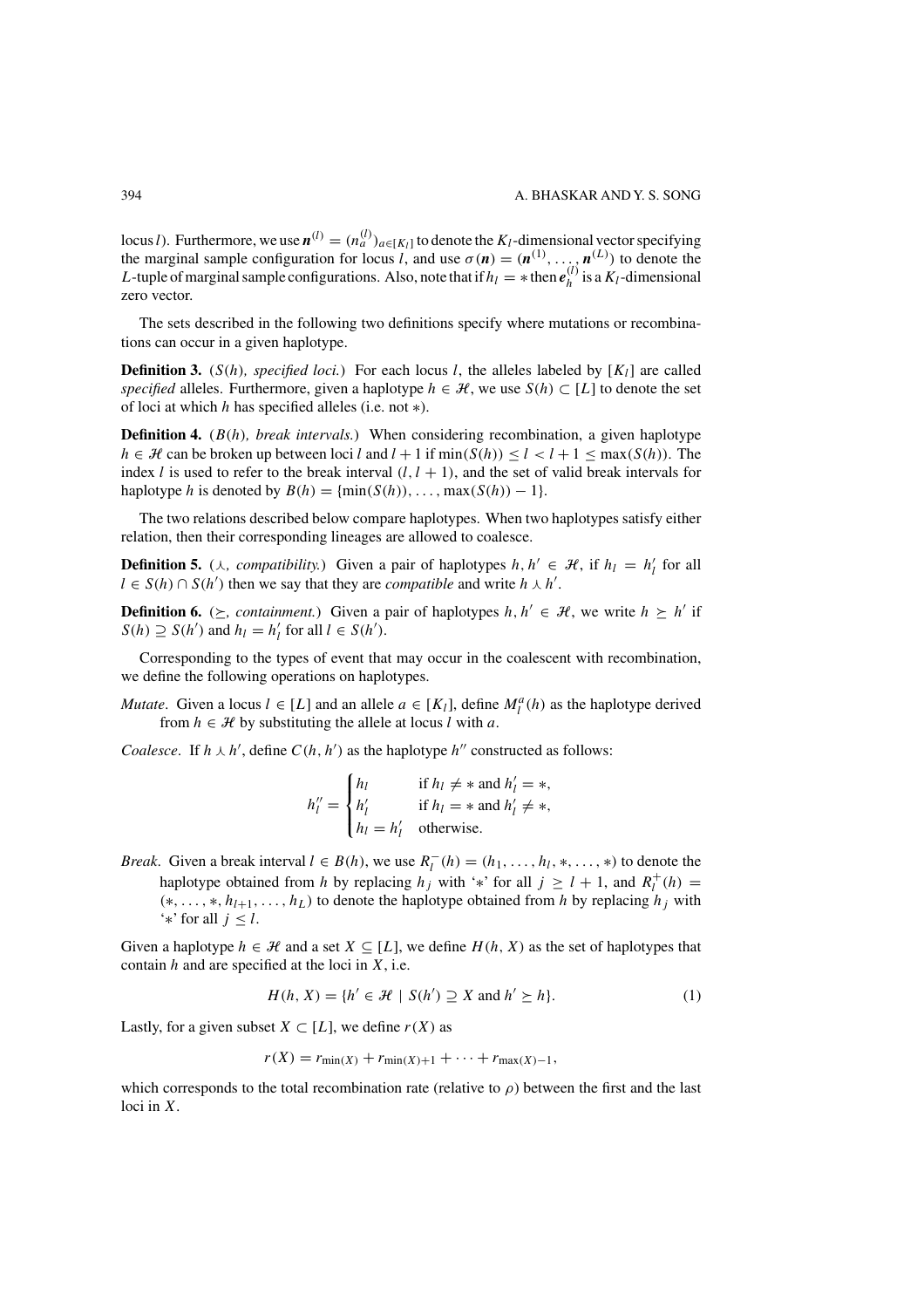## **3. Main results on multi-locus asymptotic sampling distributions**

<span id="page-4-0"></span>For ease of notation, in most cases we suppress the dependence on the parameters  ${r_l}_{l=1}^{L-1}$ <br>*LA*  $\boldsymbol{p}(l)$   $L$  when writing sampling probabilities. By exchangeability the probability of For ease of initiation, in most cases we suppress the dependence on the parameters  $\{t_l\}_{l=1}^T$  and  $\{\theta_l, \mathbf{P}^{(l)}\}_{l=1}^L$  when writing sampling probabilities. By exchangeability, the probability of any *ordered* con any *ordered* configuration corresponding to sample *n* is invariant under all permutations of the sampling order. Hence, we use  $q(n)$  without ambiguity to denote the stationary sampling probability of any *particular* ordered configuration consistent with *n*. From the standard coalescent with recombination [\[2\]](#page-16-0), [\[5\]](#page-16-0), [\[6\]](#page-16-0), [\[7\]](#page-16-0), [\[9\]](#page-16-0),we can derive a closed system of recursions and boundary conditions for which  $q(n)$  is the unique solution. Specifically,  $q(n)$  satisfies the system of linear equations

$$
\sum_{h \in \mathcal{H}} n_h \Bigg[ (n-1) + \sum_{l \in S(h)} \theta_l + \sum_{l \in B(h)} \rho_l \Bigg] q(n)
$$
\n
$$
= \sum_{h \in \mathcal{H}} n_h \Bigg[ (n_h - 1)q(n - e_h) + \sum_{\{h' \in \mathcal{H} : h \perp h', h \neq h'\}} n_{h'} q(n - e_h - e_{h'} + e_{C(h, h')}) + \sum_{l \in S(h)} \theta_l \sum_{a \in [K_l]} P_{a, h_l}^{(l)} q(n - e_h + e_{M_l^a(h)}) + \sum_{l \in B(h)} \rho_l q(n - e_h + e_{R_l^-(h)} + e_{R_l^+(h)}) \Bigg], \tag{2}
$$

with boundary conditions

$$
q(e_h) = \prod_{l \in S(h)} \pi_{h_l}^{(l)} \quad \text{for all } h \in \mathcal{H}.
$$

We define  $q(n) = 0$  if  $n_h < 0$  for any  $h \in \mathcal{H}$ .

The above closed system of equations is a full-rank linear system in the variables  $q(m)$  for all samples *m* reachable from the given sample *n* through repeated application of (2). Since  $\rho_l = r_l \rho$ , the entries of the matrix associated with the linear system are linear in  $\rho$ . Hence, the entries in the inverse matrix are rational functions of  $\rho$ , thus implying that  $q(n)$  is a rational function of  $\rho$ , say  $f(\rho)/g(\rho)$ , where f and g are polynomials that depend on *n* and  $r_l$ . Also, for every sample configuration *n*, since  $0 < q(n) < 1$  as  $\rho \to \infty$ , f and g must be of the same degree in  $\rho$ . Hence, it follows that  $q(n)$  is also a rational function of  $\rho^{-1}$  with both the numerator and the denominator having nonzero constant terms. Hence, the Taylor series of  $q(n)$  about  $\rho = \infty$  gives the following asymptotic expansion in inverse powers of  $\rho$ :

$$
q(\mathbf{n}) = q_0(\mathbf{n}) + \frac{q_1(\mathbf{n})}{\rho} + \frac{q_2(\mathbf{n})}{\rho^2} + O\left(\frac{1}{\rho^3}\right).
$$
 (3)

The coefficients  $q_0(\mathbf{n})$ ,  $q_1(\mathbf{n})$ ,  $q_2(\mathbf{n})$ , etc. are uniquely determined, and they depend on the sample configuration  $\mathbf{n}$  and the model parameters  $\{\theta_i, \mathbf{p}^{(l)}\}^L$  and  $\{r_i\}^{L-1}$  but not on a. Note sample configuration *n* and the model parameters  $\{\theta_l, \mathbf{P}^{(l)}\}_{l=1}^L$  and  $\{r_l\}_{l=1}^{L-1}$ , but not on  $\rho$ . Note that  $q_0(n)$  corresponds to the sampling probability when  $\rho$  is infinitely large, in which case all haplotypes instantly break up into one-locus fragments and evolve independently back in time. Hence, as proved by Ethier [\[1\]](#page-16-0) in the case of two loci, we expect  $q_0(n)$  to be given by the product of marginal one-locus sampling probabilities. The following result formalizes this intuition.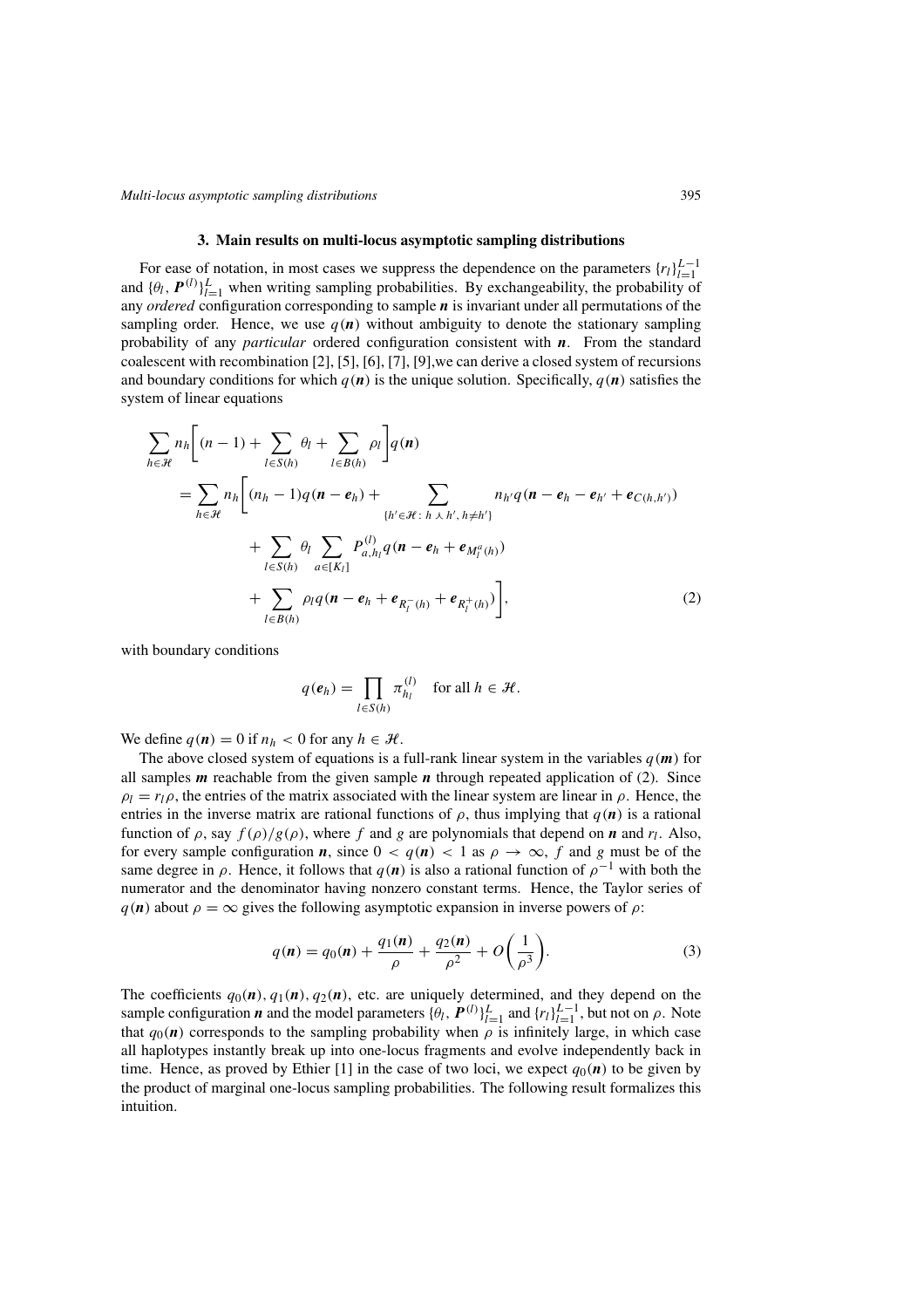<span id="page-5-0"></span>**Proposition 1.** *For all L-locus sample configurations <sup>n</sup>,*

$$
q_0(\mathbf{n}) = \prod_{l=1}^{L} p(\mathbf{n}^{(l)} \mid \theta_l, \mathbf{P}^{(l)}),
$$
 (4)

*where p denotes the marginal one-locus sampling distribution.*

**Remark.** An exact, closed-form expression for the one-locus sampling distribution  $p(n^{(l)} | \theta_l, P^{(l)})$  is not known for general finite-alleles mutation models. However, if a finite-alleles,  $P^{(l)}$ ) is not known for general finite-alleles mutation models. However, if a finite-alleles, parent-independent mutation model is assumed at each locus (i.e. for each locus  $l \in [l]$ ) the parent-independent mutation model is assumed at each locus (i.e. for each locus *l* ∈ [*L*], the mutation transition matrix satisfies  $P^{(l)} - \pi^{(l)}$  for all *a b* ∈ [*K*<sub>*i*</sub>]) then in (*A*) we can use mutation transition matrix satisfies  $P_{ab}^{(l)} = \pi_b^{(l)}$  for all  $a, b \in [K_l]$ ), then in (4) we can use Wright's [22] one-locus sampling formula Wright's [\[22\]](#page-16-0) one-locus sampling formula

$$
p(\mathbf{n}^{(l)} \mid \theta_l, \mathbf{P}^{(l)}) = \frac{1}{(\theta)_{n^{(l)}}} \prod_{a=1}^{K_l} (\theta \pi_a^{(l)})_{n_a^{(l)}},
$$

where  $(x)_n = x(x + 1) \cdots (x + n - 1)$ .<br>A proof of Proposition 1 is provided in Section 5.1. Since  $q_0(n)$  depends only on the A proof of Proposition [1](#page-4-0) is provided in Section [5.1.](#page-8-0) Since  $q_0(n)$  depends only on the rainal sample configuration  $\sigma(n) = (n^{(1)} - n^{(L)})$  beneforth we use  $q_0(n)$  and  $q_0(\sigma(n))$ marginal sample configuration  $\sigma(\mathbf{n}) = (\mathbf{n}^{(1)}, \dots, \mathbf{n}^{(L)})$ , henceforth we use  $q_0(\mathbf{n})$  and  $q_0(\sigma(\mathbf{n}))$  interchangeably interchangeably.

In Section [5.2](#page-9-0) we apply the inclusion–exclusion principle to derive the following key result.

**Proposition 2.** The  $q_1(n)$  term in the asymptotic expansion [\(3\)](#page-4-0) of  $q(n)$  is the unique solution *to the recursion*

$$
\sum_{h \in \mathcal{H}} n_h \sum_{l \in B(h)} r_l [q_1(\mathbf{n}) - q_1(\mathbf{n} - \mathbf{e}_h + \mathbf{e}_{R_l^-(h)} + \mathbf{e}_{R_l^+(h)})]
$$
\n
$$
= \sum_{h \in \mathcal{H} \cup \{*^L\}} q_0(\sigma(\mathbf{n}) - \sigma(\mathbf{e}_h))
$$
\n
$$
\times \sum_{\{X : |X| \ge 2, S(h) \subseteq X \subseteq [L]\}} (-1)^{|X - S(h)|} \left( \sum_{h' \in H(h,X)} n_{h'} \right) \left( \sum_{h'' \in H(h,X)} n_{h''} - 1 \right),
$$

*with boundary conditions*

$$
q_1(e_h) = 0 \quad \text{for all } h \in \mathcal{H}.
$$

(5)

*We define*  $q_0(\sigma(\mathbf{n})) = 0$  *if*  $n_a^{(l)} < 0$  *for any*  $l \in [L]$  *and*  $a \in [K_l]$ *.* 

In Section [5.3](#page-13-0) we prove that the closed-form expression for  $q_1(n)$  in the following theorem is the unique solution to  $(5)$  and  $(6)$ .

**Theorem 1.** *Recursion (5) and boundary conditions (6) admit the following unique solution for <sup>q</sup>*1*(n):*

$$
q_1(\mathbf{n}) = \sum_{h \in \mathcal{H} \cup \{\mathbf{x}^L\}} q_0(\sigma(\mathbf{n}) - \sigma(e_h))
$$
  
 
$$
\times \sum_{\{X : \ |X| \ge 2, \ S(h) \subseteq X \subseteq [L]\}} \frac{(-1)^{|X - S(h)|}}{r(X)} \left( \frac{\sum_{h' \in H(h,X)} n_{h'}}{2} \right). \tag{7}
$$

*Here <sup>q</sup>*<sup>0</sup> *is given by a product of marginal one-locus sampling distributions as described in Proposition [1.](#page-4-0)*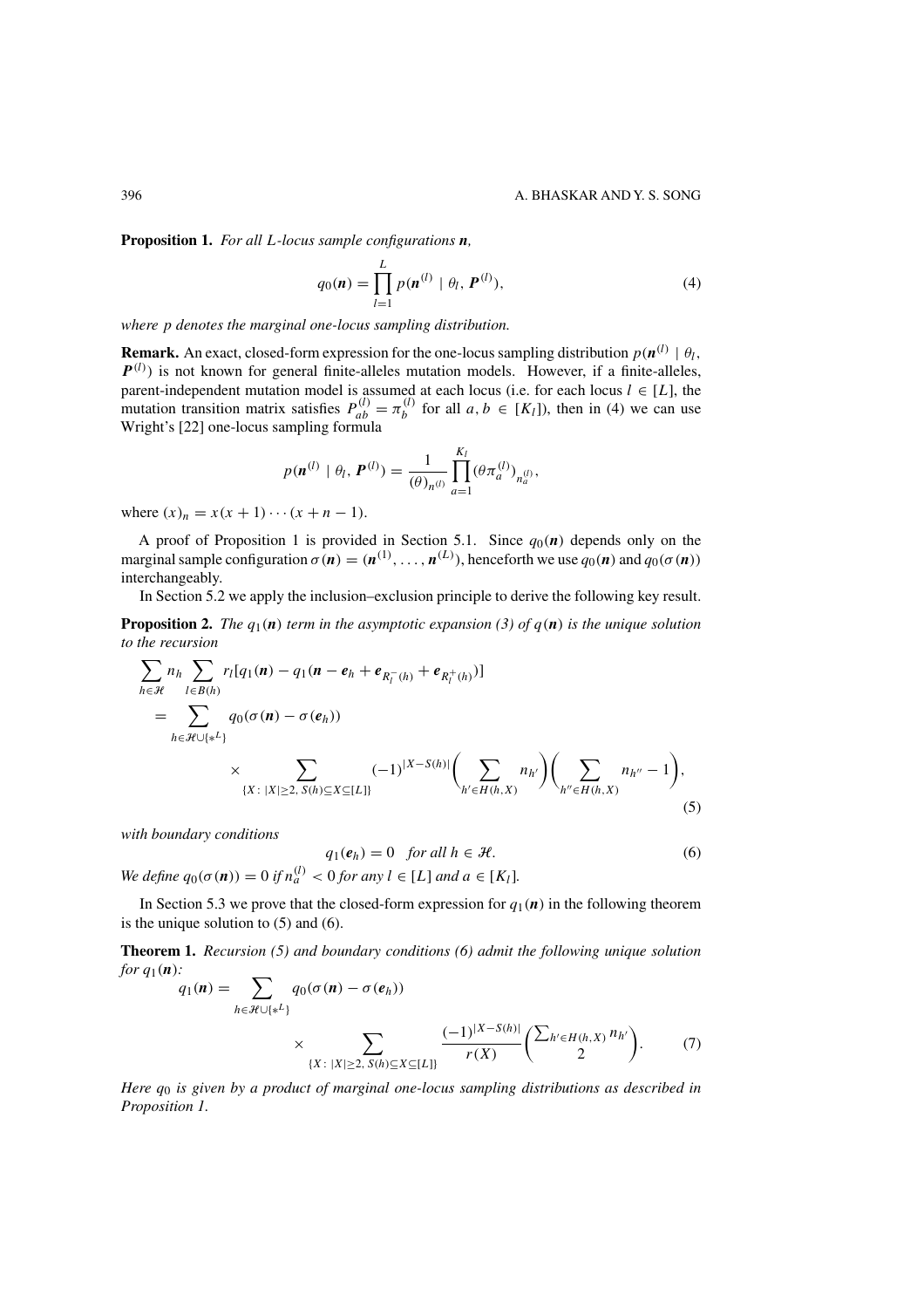<span id="page-6-0"></span>The intuition behind Proposition [2](#page-5-0) and Theorem [1](#page-5-0) is as follows. In [\[12\]](#page-16-0), a formula for  $q_1(\bf{n})$  in the two-locus case was obtained by deriving a recursion satisfied by  $q_1(\bf{n})$  and by solving it using a probabilistic interpretation based on multivariate hypergeometric distributions. The correct multi-locus generalization of the two-locus recursion for  $q_1(n)$  used in [\[12\]](#page-16-0) turns out to be the inclusion–exclusion-type expression shown in Proposition [2,](#page-5-0) and an appropriate generalization of the associated probabilistic interpretation is based on Wallenius' noncentral hypergeometric distributions. For ease of exposition, however, in Section [5.3](#page-13-0) we provide a purely combinatorial proof of Theorem [1.](#page-5-0) For two loci, we show in Section 4 that the general multi-locus solution for  $q_1(n)$  in [\(7\)](#page-5-0) reduces to the solution found in [\[12\]](#page-16-0).

In summary, Proposition [1](#page-4-0) and Theorem [1](#page-5-0) imply the following asymptotic expansion of the *L*-locus sampling distribution.

**Corollary 1.** For an arbitrary L-locus sample configuration **n**, the sampling probability  $q(n)$ *in the limit*  $\rho \rightarrow \infty$  *has the following asymptotic expansion:* 

$$
q(\mathbf{n}) = \prod_{l=1}^{L} p(\mathbf{n}^{(l)}) + \frac{1}{\rho} \sum_{h \in \mathcal{H} \cup \{*\}} \left[ \prod_{l=1}^{L} p(\mathbf{n}^{(l)} - e_h^{(l)}) \right] \times \sum_{\{X : |X| \ge 2, S(h) \subseteq X \subseteq [L]\}} \frac{(-1)^{|X - S(h)|}}{r(X)} \left( \frac{\sum_{h' \in H(h, X)} n_{h'}}{2} \right)
$$

*Here p(n(l)) denotes the marginal one-locus sampling probability for locus l with parameters*  $\theta_l$  *and*  $P^{(l)}$ *.* 

Note that the formulae for  $q_0(\bf{n})$  and  $q_1(\bf{n})$  respectively given in Proposition [1](#page-5-0) and Theorem 1 do not have any explicit dependence on the mutation parameters. More precisely, the dependence on the assumed mutation model arises only implicitly through the one-locus sampling probabilities  $p(n^{(l)})$ , and the formulae in Proposition [1](#page-5-0) and Theorem 1 apply to all finite-alleles mutation models. In fact, by carrying out a similar line of derivation as that presented in this paper, it can be shown that the formulae in Proposition [1](#page-4-0) and Theorem [1](#page-5-0) also apply to the case of the infinite-alleles model of mutation at each locus; the marginal one-locus sampling probabilities  $p(n^{(l)})$  in that case are given by the Ewens sampling formula [\[3\]](#page-16-0). Jenkins and Song [\[11\]](#page-16-0) observed this universality property of  $q_0$  and  $q_1$  earlier in the case of two loci. Our results imply that the universality property extends to an arbitrary number *L* of loci.

## **4. An explicit example: the three-locus case**

Below we provide an explicit formula for  $q_1(n)$  in the case of  $L = 3$ . For ease of notation, we adopt the convention that the indices *i, j* , and *k* denote specified alleles which range over  $[K_1]$ ,  $[K_2]$ , and  $[K_3]$ , respectively. Hence,  $n_{ijk}$  denotes the number of fully specified haplotypes  $(i, j, k)$ . As in the rest of this paper, an asterisk represents an unspecified allele. Finally, a dot represents a summation over all the alleles in  $[K_l]$  for the index corresponding to locus *l*, while a filled circle denotes a summation over  $[K_l] \cup \{*\}$ . For example,

$$
n_{i*} = \sum_{k \in [K_3]} n_{i*}
$$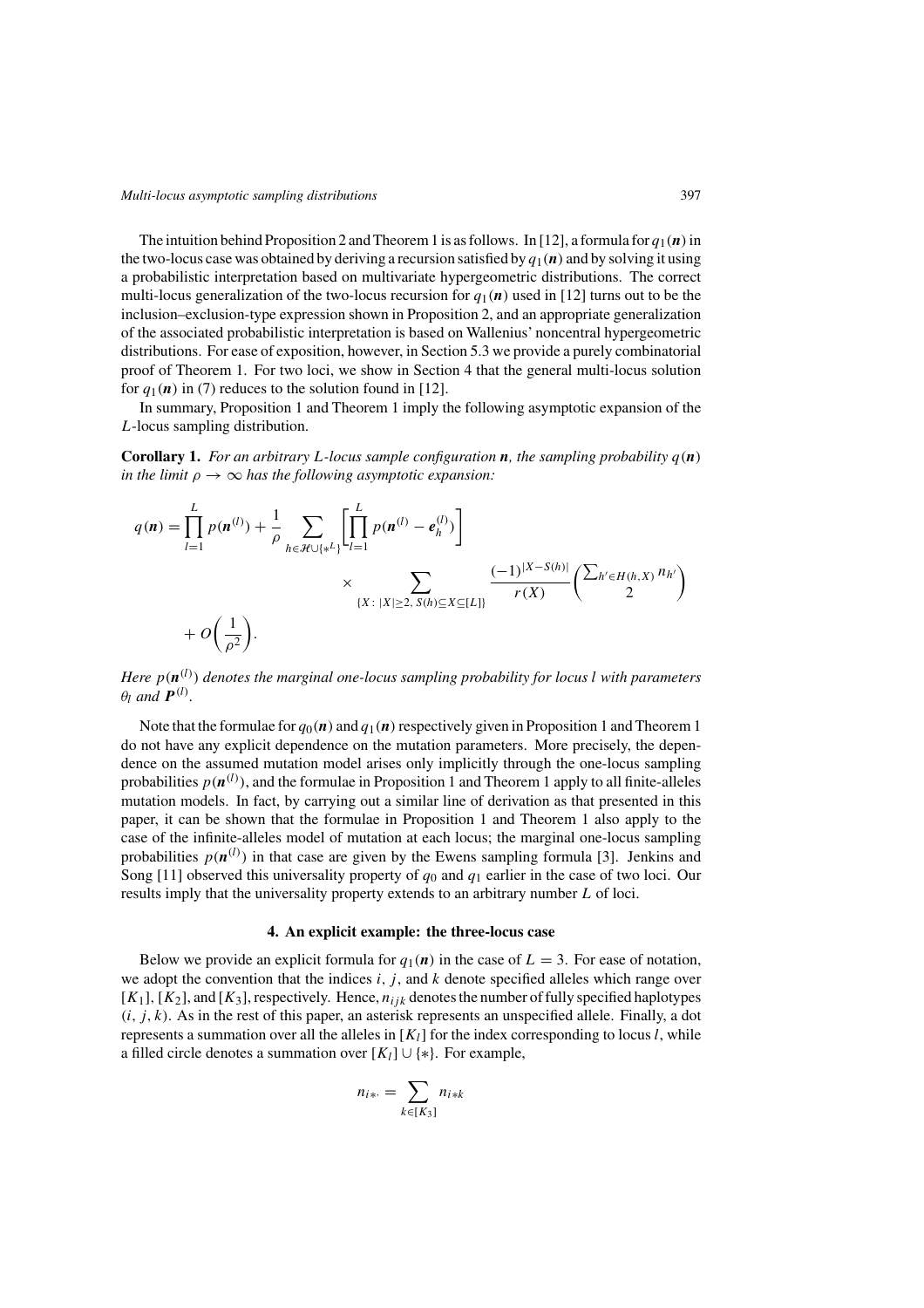and

$$
n_{i\cdot\cdot} = \sum_{j \in [K_2]} \sum_{k \in [K_3]} n_{ijk},
$$

whereas  $n_{i\bullet} = n_{i\ast} + n_{i\cdots}$  In this notation, Theorem [1](#page-5-0) implies that  $q_1(n)$  for  $L = 3$  is given by

$$
q_{1}(\mathbf{n}) = q_{0}(\sigma(\mathbf{n})) \left[ \frac{1}{r_{1}} {n_{1} \choose 2} + \frac{1}{r_{2}} {n_{2} \choose 2} + \frac{1}{r_{1} + r_{2}} {n_{2} \choose 2} - \frac{1}{r_{1} + r_{2}} {n_{2} \choose 2} \right] + \sum_{i} q_{0}(\sigma(\mathbf{n}) - \sigma(e_{i**})) \left[ \frac{1}{r_{1} + r_{2}} {n_{i} \choose 2} - \frac{1}{r_{1} + r_{2}} {n_{i} \choose 2} - \frac{1}{r_{1}} {n_{i} \choose 2} \right] + \sum_{j} q_{0}(\sigma(\mathbf{n}) - \sigma(e_{*j*})) \left[ \frac{1}{r_{1} + r_{2}} {n_{j} \choose 2} - \frac{1}{r_{1}} {n_{j} \choose 2} - \frac{1}{r_{2}} {n_{\bullet} \choose 2} \right] + \sum_{k} q_{0}(\sigma(\mathbf{n}) - \sigma(e_{**k})) \left[ \frac{1}{r_{1} + r_{2}} {n_{-k} \choose 2} - \frac{1}{r_{1} + r_{2}} {n_{-k} \choose 2} - \frac{1}{r_{2}} {n_{\bullet} \choose 2} \right] + \sum_{i,j} q_{0}(\sigma(\mathbf{n}) - \sigma(e_{ijs})) \left[ \frac{1}{r_{1}} {n_{j} \choose 2} - \frac{1}{r_{1} + r_{2}} {n_{j} \choose 2} \right] + \sum_{j,k} q_{0}(\sigma(\mathbf{n}) - \sigma(e_{*jk})) \left[ \frac{1}{r_{2}} {n_{-k} \choose 2} - \frac{1}{r_{1} + r_{2}} {n_{j} \choose 2} \right] + \sum_{i,k} q_{0}(\sigma(\mathbf{n}) - \sigma(e_{i*k})) \left[ \frac{1}{r_{1} + r_{2}} {n_{i \bullet k} \choose 2} - \frac{1}{r_{1} + r_{2}} {n_{i \bullet k} \choose 2} \right] + \sum_{i,j,k} q_{0}(\sigma(\mathbf{n}) - \sigma(e_{ijk})) \frac{1}{r_{1} + r_{2}} {n_{j \bullet k} \choose 2}, \qquad (8)
$$

where  $q_0$  is given by a product of marginal one-locus sampling probabilities. If the sample does not contain any haplotype with an unspecified allele ∗, (8) reduces to the following:

$$
q_{1}(\boldsymbol{n}) = \left(\frac{1}{r_{1}} + \frac{1}{r_{2}}\right) q_{0}(\sigma(\boldsymbol{n})) \left(\frac{n_{...}}{2}\right) - \frac{1}{r_{1}} \sum_{i} q_{0}(\sigma(\boldsymbol{n}) - \sigma(e_{i**})) \left(\frac{n_{i}..}{2}\right)
$$

$$
- \left(\frac{1}{r_{1}} + \frac{1}{r_{2}} - \frac{1}{r_{1} + r_{2}}\right) \sum_{j} q_{0}(\sigma(\boldsymbol{n}) - \sigma(e_{*j*})) \left(\frac{n_{.j}}{2}\right)
$$

$$
- \frac{1}{r_{2}} \sum_{k} q_{0}(\sigma(\boldsymbol{n}) - \sigma(e_{**k})) \left(\frac{n_{.k}}{2}\right)
$$

$$
+ \left(\frac{1}{r_{1}} - \frac{1}{r_{1} + r_{2}}\right) \sum_{i,j} q_{0}(\sigma(\boldsymbol{n}) - \sigma(e_{ij*})) \left(\frac{n_{ij}..}{2}\right)
$$

$$
+ \left(\frac{1}{r_{2}} - \frac{1}{r_{1} + r_{2}}\right) \sum_{j,k} q_{0}(\sigma(\boldsymbol{n}) - \sigma(e_{*jk})) \left(\frac{n_{.jk}}{2}\right)
$$

$$
+ \frac{1}{r_{1} + r_{2}} \sum_{i,j,k} q_{0}(\sigma(\boldsymbol{n}) - \sigma(e_{ijk})) \left(\frac{n_{ijk}}{2}\right).
$$

<span id="page-7-0"></span>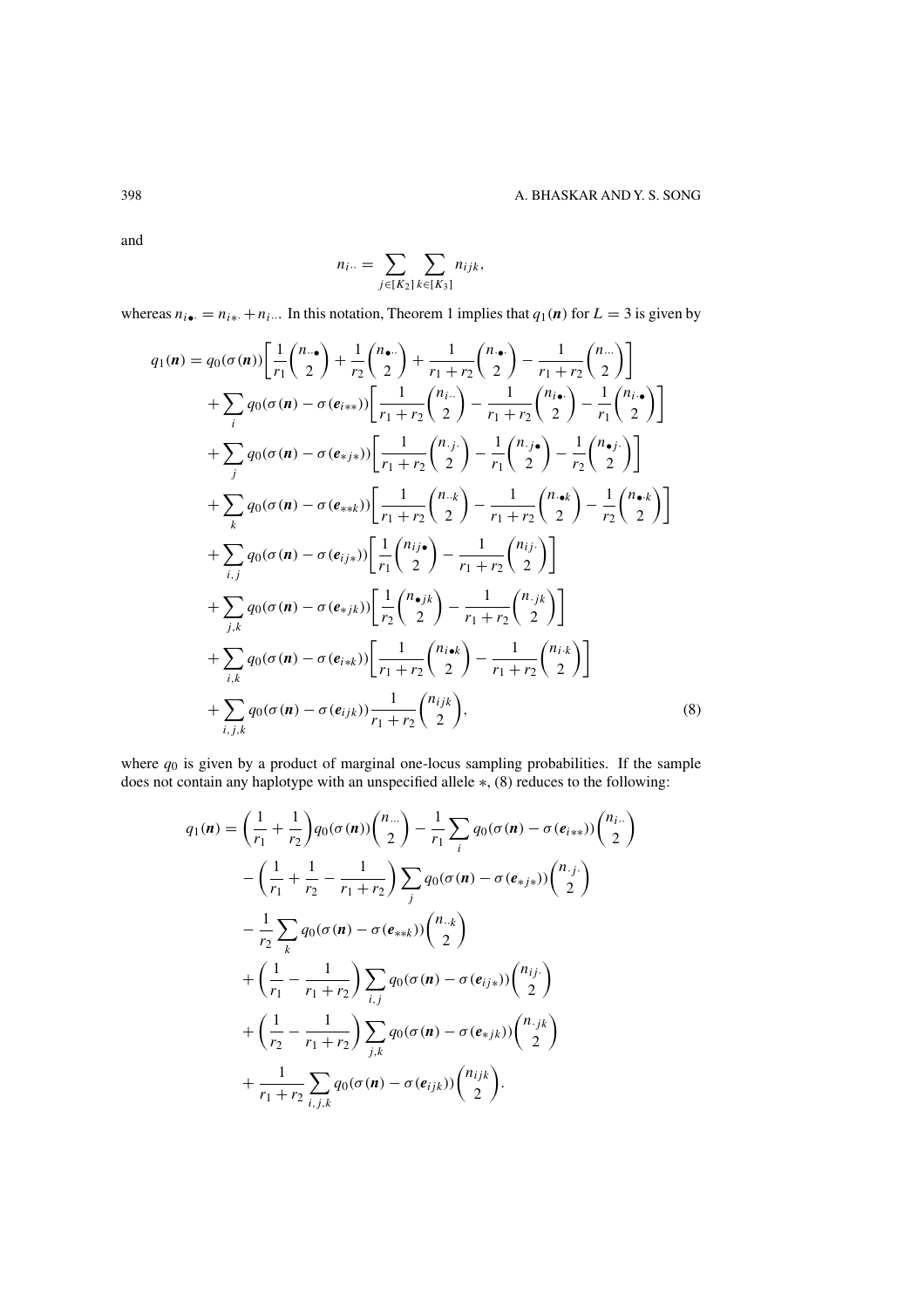<span id="page-8-0"></span>If the second locus is ignored, or, equivalently, if every haplotype in the sample has an unspecified allele  $*$  at the second locus,  $(8)$  becomes

$$
q_1(\mathbf{n}) = \frac{1}{r_1 + r_2} \Bigg[ q_0(\sigma(\mathbf{n})) \binom{n_{\ast}}{2} - \sum_i q_0(\sigma(\mathbf{n}) - \sigma(e_{i\ast\ast})) \binom{n_{i\ast}}{2} - \sum_k q_0(\sigma(\mathbf{n}) - \sigma(e_{\ast\ast k})) \binom{n_{\ast\ast k}}{2} + \sum_{i,k} q_0(\sigma(\mathbf{n}) - \sigma(e_{i\ast k})) \binom{n_{i\ast k}}{2} \Bigg],
$$

which coincides with the formula found by Jenkins and Song [\[11\]](#page-16-0), [\[12\]](#page-16-0) in the case of  $L = 2$ .

## **5. Proofs of the main results**

In this section we provide proofs of the results described in Section [3.](#page-4-0) For a given locus *l* ∈ [*L*] and an allele *a* ∈ [*K<sub>l</sub>*], we use  $u^l_a$  to denote the *K<sub>l</sub>*-dimensional unit vector where the *i*th component is 1 if *i* − *a* and 0 otherwise *j* th component is 1 if  $j = a$  and 0 otherwise.

#### **5.1. Proof of Proposition [1](#page-4-0)**

By substituting the asymptotic expansion [\(3\)](#page-4-0) into recursion [\(2\)](#page-4-0), dividing by  $\rho$ , and letting  $\rho \rightarrow \infty$ , we obtain the following recursion for  $q_0(\mathbf{n})$ :

$$
\left[\sum_{h \in \mathcal{H}} n_h \sum_{l \in B(h)} r_l \right] q_0(n) = \sum_{h \in \mathcal{H}} n_h \sum_{l \in B(h)} r_l q_0(n - e_h + e_{R_l^-(h)} + e_{R_l^+(h)}).
$$
 (9)

We first establish the following lemma.

**Lemma 1.** *For every L-locus sample configuration <sup>n</sup>, q*0*(n) depends only on the marginal sample configurations*  $\sigma(n) = (n^{(1)}, \ldots, n^{(L)})$ *, i.e.* 

$$
q_0(\mathbf{n}) = q_0(\sigma(\mathbf{n})),\tag{10}
$$

*where*  $\sigma(n)$  is viewed as a sample configuration containing  $\sum_{h \in \mathcal{H}} n_h |S(h)|$  haplotypes, each with a specified alleles elsewhere *with a specified allele at exactly one locus and unspecified alleles elsewhere.*

*Proof.* We use induction on the number of recombination events needed to transform a given sample configuration *n* into the configuration  $\sigma(n)$  that contains  $\sum_{h \in \mathcal{H}} n_h |S(h)|$  haplotypes, each specified at exactly one locus. The base case corresponds to a sample *n* consisting of each specified at exactly one locus. The base case corresponds to a sample *n* consisting of haplotypes, each specified at only one locus, in which case  $n = \sigma(n)$ , and (10) is trivially true. Given a sample configuration *n*, consider the right-hand side of (9). For any haplotype *h* ∈ *H* satisfying  $n_h > 0$  and any  $l \text{ } \in B(h)$ , let  $m = n - e_h + e_{R_l^-}(h) + e_{R_l^+}(h)$ . The sample configuration *m* needs one less recombination event to be transformed to  $\sigma(m)$  than *n* needs configuration *m* needs one less recombination event to be transformed to  $\sigma(m)$  than *n* needs to be transformed to  $\sigma(n)$ . Hence, applying the induction hypothesis to *m*, we have  $q_0(m)$  =  $q_0(\sigma(m))$ . Noting that  $\sigma(m) = \sigma(n)$  and using (9), we have

$$
\left[\sum_{h\in\mathcal{H}}n_h\sum_{l\in B(h)}r_l\right]q_0(n)=\sum_{h\in\mathcal{H}}n_h\sum_{l\in B(h)}r_lq_0(\sigma(n)),
$$

which simplifies to  $(10)$ .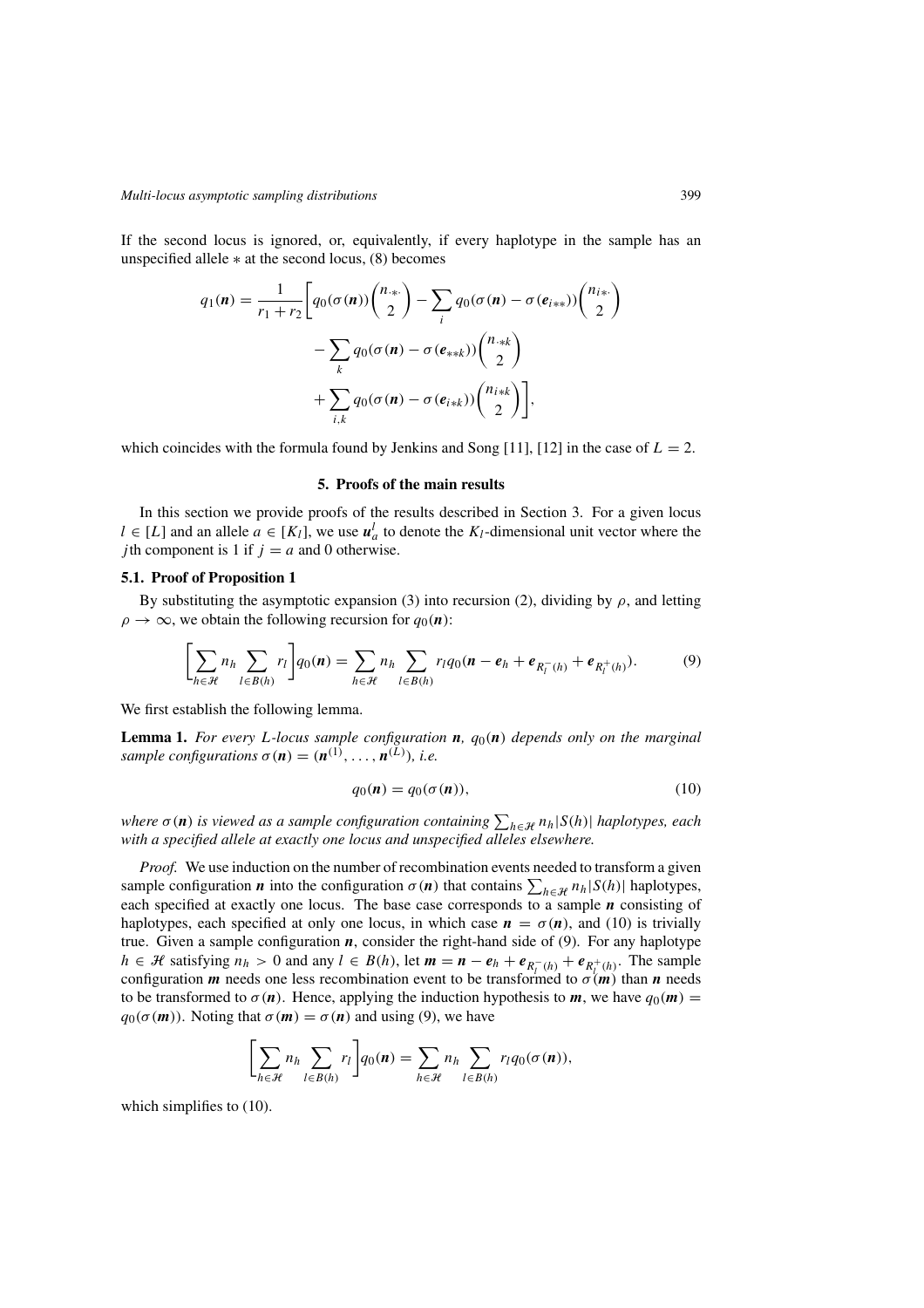<span id="page-9-0"></span>Now, let *m* denote a sample configuration such that  $m_h = 0$  for all *h* with more than one specified locus (i.e.  $|S(h)| > 1$ ). Substituting the asymptotic expansion [\(3\)](#page-4-0) for  $n = m$  into [\(2\)](#page-4-0), using [\(9\)](#page-8-0) to simplify, letting  $\rho \to \infty$ , and utilizing Lemma [1,](#page-8-0) we obtain the recursion

$$
\sum_{l=1}^{L} [m^{(l)}(m^{(l)} - 1) + \theta_l m^{(l)}] q_0(\mathbf{m}^{(1)}, \dots, \mathbf{m}^{(L)})
$$
\n
$$
= \sum_{l=1}^{L} \sum_{a \in [K_l]} m_a^{(l)}(m_a^{(l)} - 1) q_0(\mathbf{m}^{(1)}, \dots, \mathbf{m}^{(l-1)}, \mathbf{m}^{(l)} - \mathbf{u}_a^l, \mathbf{m}^{(l+1)}, \dots, \mathbf{m}^{(L)})
$$
\n
$$
+ \sum_{l=1}^{L} \theta_l \sum_{a, b \in [K_l]} P_{ab}^{(l)} m_b^{(l)} q_0(\mathbf{m}^{(1)}, \dots, \mathbf{m}^{(l-1)}, \mathbf{m}^{(l)} - \mathbf{u}_b^l + \mathbf{u}_a^l, \mathbf{m}^{(l+1)}, \dots, \mathbf{m}^{(L)}),
$$
\n(11)

and boundary conditions

$$
q_0(\mathbf{0}^{(1)},\ldots,\mathbf{0}^{(l-1)},\mathbf{u}_{a_l}^l,\mathbf{0}^{(l+1)},\ldots,\mathbf{0}^{(L)}) = \pi_{a_l}^{(l)} \quad \text{for all } l \in [L] \text{ and } a_l \in [K_l], \qquad (12)
$$

where  $\mathbf{0}^{(j)}$  denotes the *K<sub>j</sub>*-dimensional zero vector. Note that recursion (11) is the sum of *L* one-locus recursions of the form

$$
[m^{(l)}(m^{(l)}-1)+\theta_l m^{(l)}]p(\mathbf{m}^{(l)}) = \sum_{a \in [K_l]} m_a^{(l)}(m_a^{(l)}-1)p(\mathbf{m}^{(l)}-\mathbf{u}_a^l) + \theta_l \sum_{a,b \in [K_l]} P_{ab}^{(l)} n_b^{(l)} p(\mathbf{m}^{(l)}-\mathbf{u}_b^l+\mathbf{u}_a^l),
$$

while boundary conditions (12) are a product of one-locus boundary conditions  $p(u_a^l) = \pi_a^{(l)}$ <br>and  $p(0^{(l)}) = 1$  for all  $l \in [L]$  and  $a \in [K_l]$ . Hence, it follows that  $q_0(m^{(1)}, \dots, m^{(L)}) = \prod_{l=1}^L p(m^{(l)})$ . Finally, together above result implies that  $q_0(n) = q_0(n^{(1)}, \dots, n^{(L)}) = \prod_{l=1}^{L} p(n^{(l)})$ .

## **5.2. Proof of Proposition [2](#page-5-0)**

By an induction argument similar to that in the proof of Lemma [1,](#page-8-0) we can see that recursion [\(5\)](#page-5-0) and boundary conditions [\(6\)](#page-5-0) have a unique solution. Substituting [\(3\)](#page-4-0) into both sides of [\(2\)](#page-4-0), using [\(9\)](#page-8-0), and taking the limit as  $\rho \to \infty$ , we obtain

$$
\sum_{h \in \mathcal{H}} n_h \Bigg[ (n-1) + \sum_{l \in S(h)} \theta_l \Bigg] q_0(n) + \sum_{h \in \mathcal{H}} n_h \sum_{l \in B(h)} r_l q_1(n)
$$
\n
$$
= \sum_{h \in \mathcal{H}} n_h \Bigg[ (n_h - 1) q_0(n - e_h) + \sum_{\{h' \in \mathcal{H} : h \perp h', h \neq h'\}} n_{h'} q_0(n - e_h - e_{h'} + e_{C(h, h')}) + \sum_{l \in S(h)} \theta_l \sum_{a \in [K_l]} P_{a, h_l}^{(l)} q_0(n - e_h + e_{M_l^a(h)}) + \sum_{l \in B(h)} r_l q_1(n - e_h + e_{R_l^-(h)} + e_{R_l^+(h)}) \Bigg].
$$
\n(13)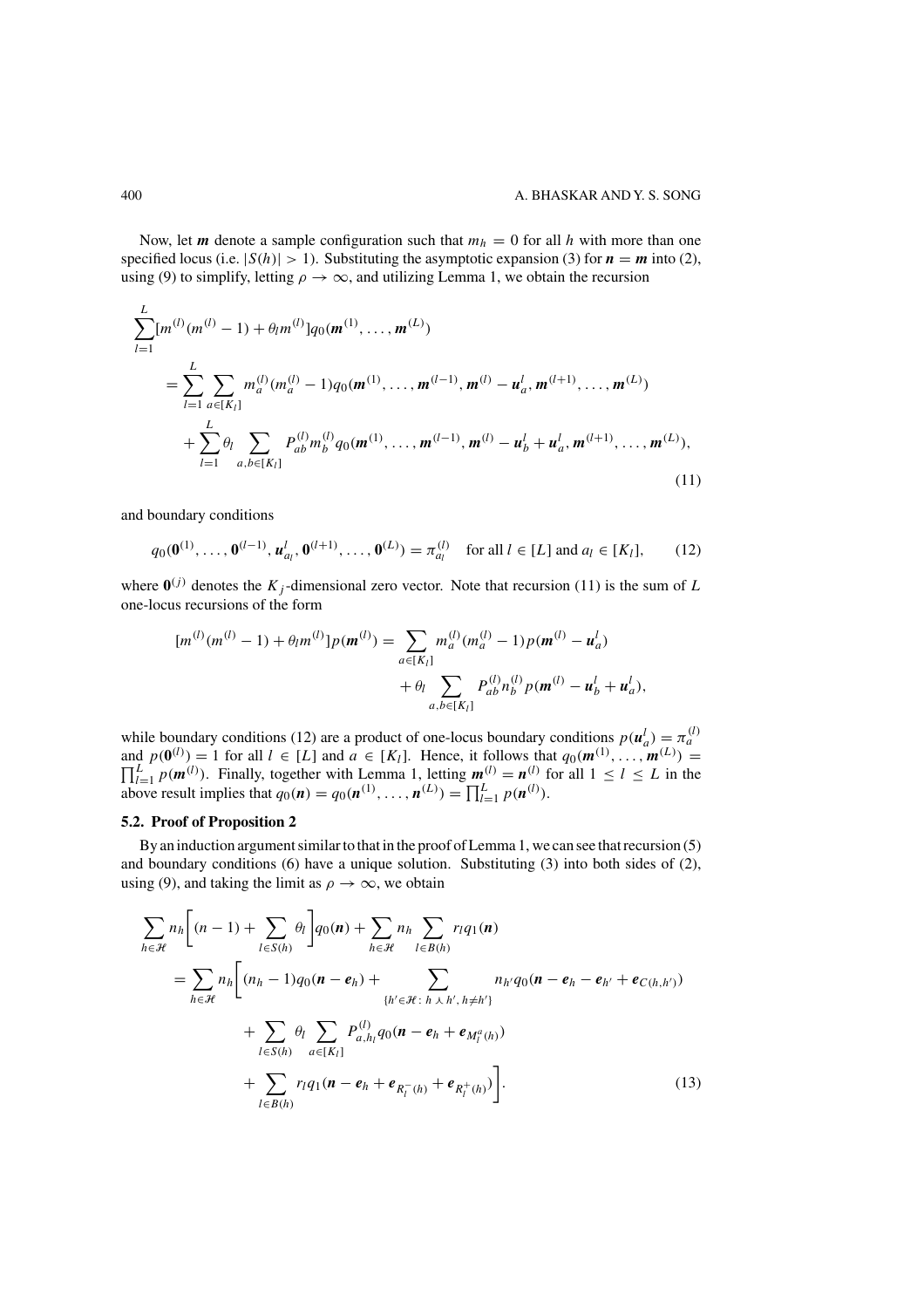<span id="page-10-0"></span>The terms that depend on mutation parameters can be eliminated by setting  $m = \sigma(n)$  in [\(11\)](#page-9-0), subtracting it from [\(13\)](#page-9-0), and using the property of  $q_0(n)$  that it depends only on the marginal sample configuration at each locus. As a consequence, the following simpler recursion can be obtained:

$$
\sum_{h \in \mathcal{H}} n_h \sum_{l \in B(h)} r_l [q_1(\mathbf{n}) - q_1(\mathbf{n} - \mathbf{e}_h + \mathbf{e}_{R_l^-(h)} + \mathbf{e}_{R_l^+(h)})]
$$
\n
$$
= \sum_{\{h, h' \in \mathcal{H} : h \perp h', h \neq h'\}} n_h n_{h'} q_0(\mathbf{n} - \mathbf{e}_h - \mathbf{e}_{h'} + \mathbf{e}_{C(h, h')})
$$
\n
$$
+ \sum_{h \in \mathcal{H}} n_h (n_h - 1) q_0(\mathbf{n} - \mathbf{e}_h) - \left[ n(n - 1) - \sum_{l=1}^L n^{(l)} (n^{(l)} - 1) \right] q_0(\mathbf{n})
$$
\n
$$
- \sum_{l=1}^L \sum_{a \in [K_l]} n_a^{(l)} (n_a^{(l)} - 1) q_0(\mathbf{n}^{(1)}, \dots, \mathbf{n}^{(l-1)}, \mathbf{n}^{(l)} - \mathbf{u}_a^l, \mathbf{n}^{(l+1)}, \dots, \mathbf{n}^{(L)}).
$$
\n(14)

We also have the boundary conditions  $q_1(e_h) = 0$  for all  $h \in \mathcal{H}$  since  $q(e_h) = q_0(e_h)$ .

As the left-hand side and boundary conditions of (14) are identical to those of [\(5\)](#page-5-0), it suffices to establish that their right-hand sides are also identical to show equivalence. Note that the right-hand side of [\(5\)](#page-5-0) can be written as

$$
\sum_{h \in \mathcal{H} \cup \{\ast^L\}} q_0(\sigma(\mathbf{n}) - \sigma(e_h))
$$
\n
$$
\times \sum_{\{X : |X| \ge 2, S(h) \subseteq X \subseteq [L]\}} (-1)^{|X - S(h)|} \left( \sum_{h' \in H(h,X)} n_{h'} \right) \left( \sum_{h'' \in H(h,X)} n_{h''} - 1 \right)
$$
\n
$$
= \sum_{h \in \mathcal{H} \cup \{\ast^L\}} q_0(\sigma(\mathbf{n}) - \sigma(e_h))
$$
\n
$$
\times \left[ \sum_{\{X : |X| \ge 2, S(h) \subseteq X \subseteq [L]\}} (-1)^{|X - S(h)|} \left( \sum_{h', h'' \in H(h,X)} n_{h'} n_{h''} \right) \right]
$$
\n
$$
- \sum_{h \in \mathcal{H} \cup \{\ast^L\}} q_0(\sigma(\mathbf{n}) - \sigma(e_h))
$$
\n
$$
\times \left[ \sum_{\{X : |X| \ge 2, S(h) \subseteq X \subseteq [L]\}} (-1)^{|X - S(h)|} \left( \sum_{h' \in H(h,X)} n_{h'} \right) \right].
$$
\n(15)

The first term on the right-hand side of (15) can be rewritten as

$$
\sum_{h \in \mathcal{H} \cup \{\ast^L\}} q_0(\sigma(n) - \sigma(e_h)) \Bigg[ \sum_{\{X : \ |X| \ge 2, \ S(h) \subseteq X \subseteq [L]\}} (-1)^{|X - S(h)|} \Big( \sum_{h', h'' \in H(h, X)} n_{h'} n_{h''} \Big) \Bigg]
$$
\n
$$
= \sum_{h \in \mathcal{H} \cup \{\ast^L\}} q_0(\sigma(n) - \sigma(e_h)) \times \Bigg[ \sum_{h', h'' \ge h} n_{h'} n_{h''} \Big( \sum_{X : \ |X| \ge 2, \ S(h) \subseteq X \subseteq (S(h') \cap S(h''))} (-1)^{|X - S(h)|} \Big) \Bigg]
$$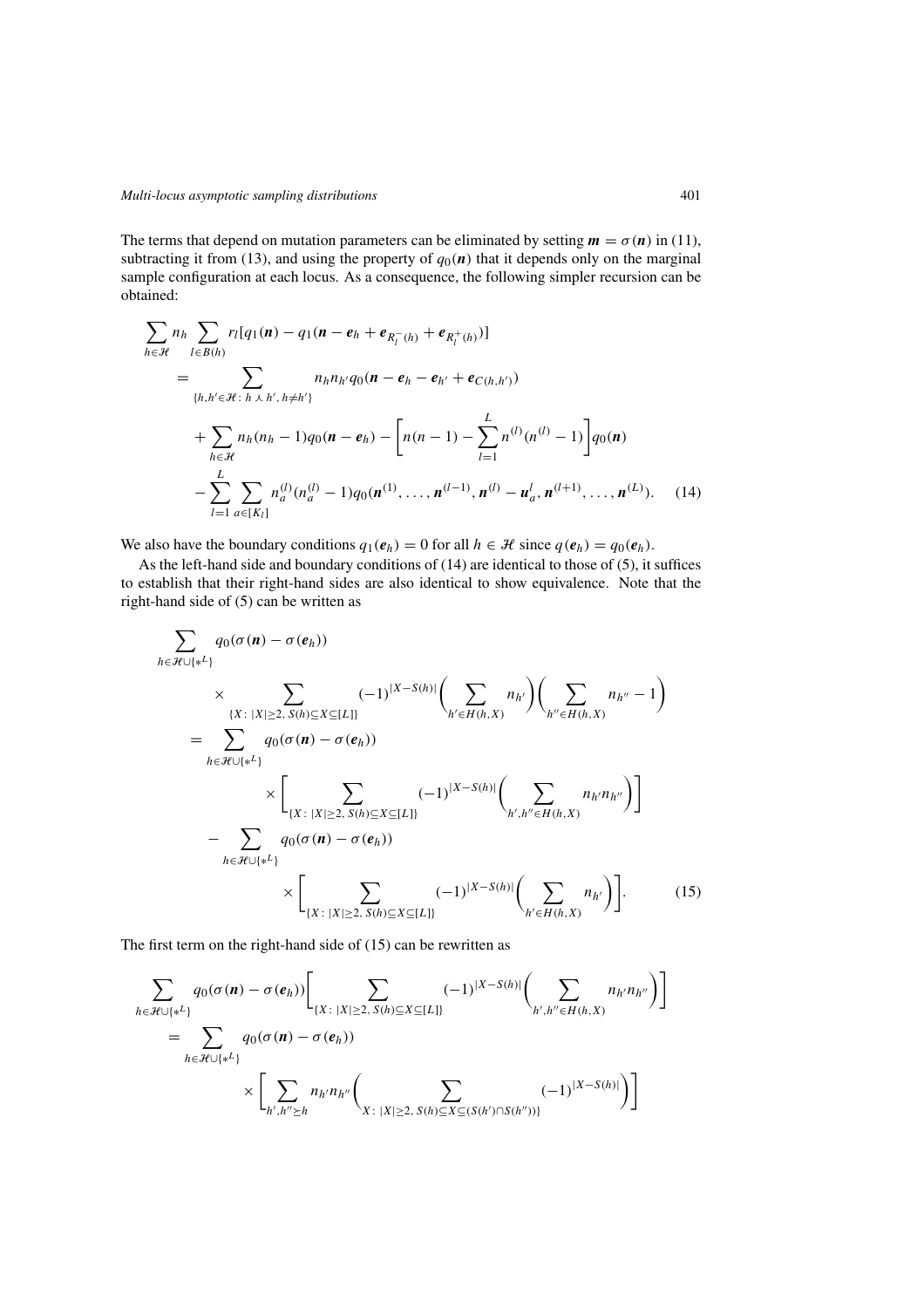<span id="page-11-0"></span>
$$
= \sum_{h \in \mathcal{H} \cup \{*^{L}\}} q_{0}(\sigma(n) - \sigma(e_{h}))
$$
  
 
$$
\times \left\{ \sum_{h', h'' \ge h} n_{h'} n_{h''} \left[ \sum_{\{X : S(h) \subseteq X \subseteq (S(h') \cap S(h''))\}} (-1)^{|X - S(h)|} \right. \right.\left. - \sum_{\{X : |X| = 0, S(h) \subseteq X \subseteq (S(h') \cap S(h''))\}} (-1)^{|X - S(h)|} \right\}, \quad (16)
$$

where the first equality follows because, by definition [\(1\)](#page-3-0), the condition that  $h' \in H(h, X)$  is equivalent to  $h' \geq h$  and  $X \subset S(h')$ , and similarly for  $h''$ . Now, by the inclusion–exclusion principle principle,

$$
\sum_{\{X:\ S(h)\subseteq X\subseteq (S(h')\cap S(h''))\}} (-1)^{|X-S(h)|} = \delta_{S(h')\cap S(h''),S(h)},
$$

where, for any sets *A* and *B*,  $\delta_{A,B} = 1$  if  $A = B$  and  $\delta_{A,B} = 0$  otherwise. Then the third-to-last line of (16) simplifies to

$$
\sum_{h \in \mathcal{H} \cup \{\ast^L\}} q_0(\sigma(\mathbf{n}) - \sigma(e_h)) \Biggl[ \sum_{h', h'' \succeq h} n_{h'} n_{h''} \Biggl( \sum_{\{X : S(h) \subseteq X \subseteq (S(h') \cap S(h''))\}} (-1)^{|X - S(h)|} \Biggr) \Biggr]
$$
\n
$$
= \sum_{h \in \mathcal{H} \cup \{\ast^L\}} q_0(\sigma(\mathbf{n}) - \sigma(e_h)) \Biggl[ \sum_{h', h'' \succeq h} n_{h'} n_{h''} \delta_{S(h') \cap S(h''), S(h)} \Biggr]
$$
\n
$$
= \sum_{\{h', h'' : h' \perp h''\}} n_{h'} n_{h''} q_0(\sigma(\mathbf{n}) - \sigma(e_{h'}) - \sigma(e_{h''}) + \sigma(e_{C(h', h'')}))
$$
\n
$$
= \sum_{\{h', h'' : h' \perp h''\}} n_{h'} n_{h''} q_0(\mathbf{n} - e_{h'} - e_{h''} + e_{C(h', h'')} )
$$
\n
$$
= \sum_{\{h', h'' : h' \perp h'', h' \neq h''\}} n_{h'} n_{h''} q_0(\mathbf{n} - e_{h'} - e_{h''} + e_{C(h', h'')} ) + \sum_{h \in \mathcal{H}} n_h^2 q_0(\mathbf{n} - e_h),
$$

where the second equality follows because  $S(h) = S(h') \cap S(h'')$  and  $h', h'' \succeq h$  imply that  $h'$ <br>and  $h''$  are compatible by definition, and, hence and *h*<sup>"</sup> are compatible by definition, and, hence,

$$
\sigma(e_h) = \sigma(e_{h'}) + \sigma(e_{h''}) - \sigma(e_{C(h',h'')}).
$$

The third equality holds because  $q_0$  depends only on the marginal sample configurations, and<br>the last equality follows because when  $h' = h'' - h'' C(h' / h'') = h$ . The terms in the last two the last equality follows because when  $h' = h'' = h$ ,  $C(h', h'') = h$ . The terms in the last two lines of (16) can be simplified as lines of (16) can be simplified as

$$
\sum_{h \in \mathcal{H} \cup \{*^L\}} q_0(\sigma(n) - \sigma(e_h)) \Biggl[ \sum_{h', h'' \succeq h} n_{h'} n_{h''} \sum_{\{X : |X| = 0, S(h) \subseteq X \subseteq (S(h') \cap S(h''))\}} (-1)^{|X - S(h)|} \Biggr]
$$
  
=  $n^2 q_0(n)$ ,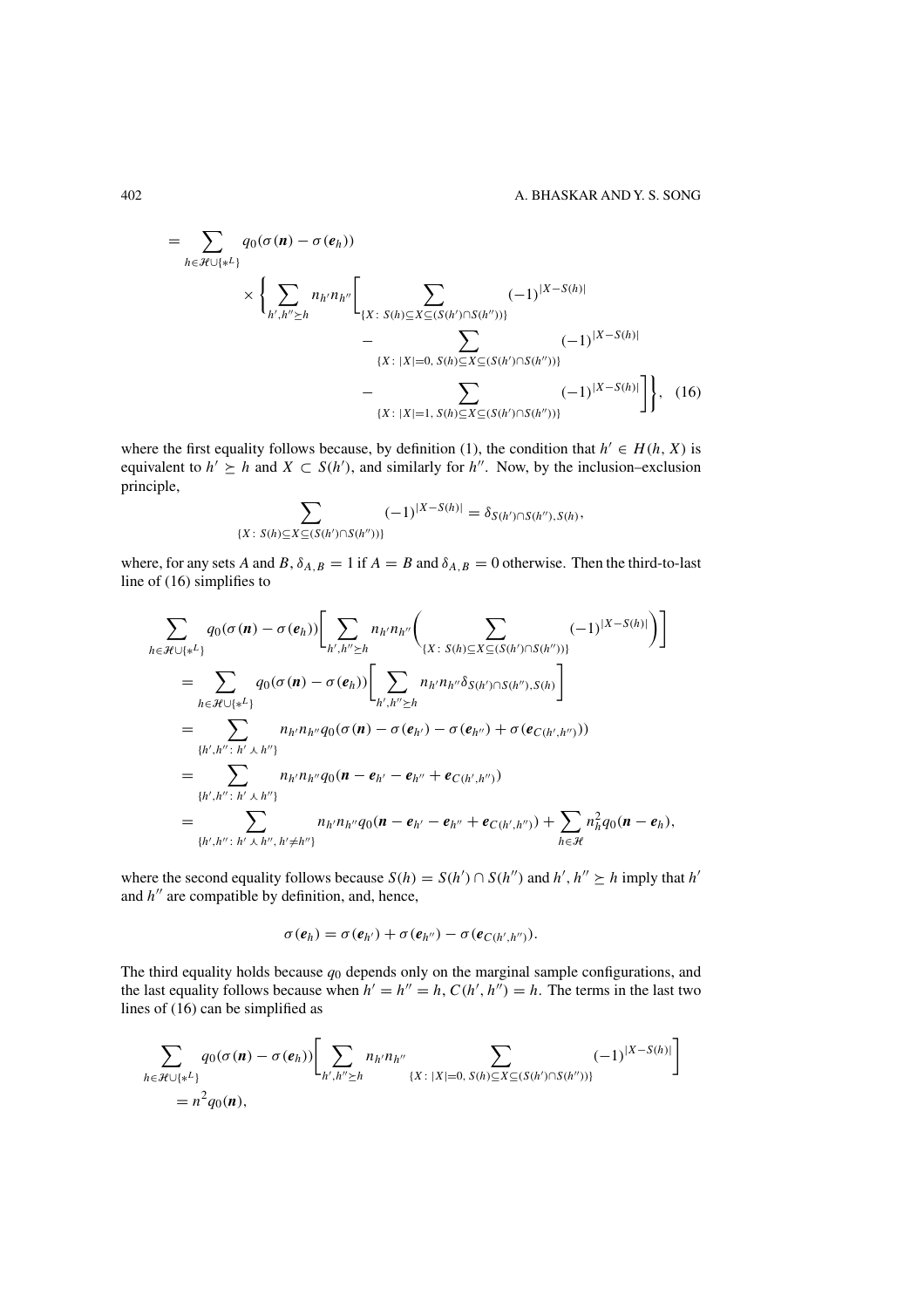<span id="page-12-0"></span>since the only *h*, *h'*, *h''*, and *X* that satisfy the conditions of the inner summation over *X* are  $h = \int x^L$ ,  $h' \cdot h'' \in \mathcal{H}$  and  $X = \emptyset$ . Eurthermore, we can also see that  $h = \{ *^L \}, h', h'' \in \mathcal{H}$  and  $X = \emptyset$ . Furthermore, we can also see that

$$
\sum_{h \in \mathcal{H} \cup \{*^L\}} q_0(\sigma(\mathbf{n}) - \sigma(e_h)) \Biggl[ \sum_{h', h'' \ge h} n_{h'} n_{h''} \Biggl( \sum_{\{X : |X| = 1, S(h) \subseteq X \subseteq (S(h') \cap S(h''))\}} (-1)^{|X - S(h)|} \Biggr) \Biggr] \n= \sum_{l=1}^L \sum_{a \in [K_l]} (n_a^{(l)})^2 q_0(\mathbf{n}^{(1)}, \dots, \mathbf{n}^{(l-1)}, \mathbf{n}^{(l)} - \mathbf{u}_a^l, \mathbf{n}^{(l+1)}, \dots, \mathbf{n}^{(L)}) - \sum_{l=1}^L (n^{(l)})^2 q_0(\mathbf{n}),
$$

since the only *h*, *h'*, *h''*, and *X* that satisfy the conditions of the summation over *X* are the following following.

- $X = \{l\}$  for some  $l \in [L]$  and  $h = \{*_l\}$ . Owing to the condition that  $X \subseteq (S(h') \cap S(h''))$ ,  $h'$  and  $h''$  range over all happotypes that are specified at locus  $l$  $h'$  and  $h''$  range over all haplotypes that are specified at locus *l*.
- $X = \{l\}$  for some  $l \in [L]$ , and *h* such that  $h_l = a$  for some  $a \in [K_l]$  and  $h_{l'} = *$  for all with allele *a* at locus *l*.  $\alpha'$  ≠ *l*. Because *h*<sup>'</sup>, *h*<sup>"</sup> ≥ *h* and *X* ⊆ (*S*(*h*<sup>'</sup>) ∩ *S*(*h*<sup>"</sup>)), *h*<sup>'</sup> and *h*<sup>"</sup> range over all haplotypes with allele *a* at locus *l*

In summary, [\(16\)](#page-11-0), which corresponds to the first term on the right-hand side of [\(15\)](#page-10-0), can be written as

$$
\sum_{h \in \mathcal{H} \cup \{\ast^L\}} q_0(\sigma(\mathbf{n}) - \sigma(e_h)) \Biggl[ \sum_{\{X : |X| \ge 2, S(h) \subseteq X \subseteq [L]\}} (-1)^{|X - S(h)|} \Biggl( \sum_{h', h'' \in H(h, X)} n_{h'} n_{h''} \Biggr) \Biggr] \n= \sum_{\{h', h'' : h' \ne h'', h' \ne h''\}} n_{h'} n_{h''} q_0(\mathbf{n} - e_{h'} + e_{h''} - e_{C(h', h'')} ) + \sum_{h \in \mathcal{H}} n_h^2 q_0(\mathbf{n} - e_h) \n- \Biggl[ n^2 - \sum_{l=1}^L (n^{(l)})^2 \Biggr] q_0(\mathbf{n}) \n- \sum_{l=1}^L \sum_{a \in [K_l]} (n_a^{(l)})^2 q_0(\mathbf{n}^{(1)}, \dots, \mathbf{n}^{(l-1)}, \mathbf{n}^{(l)} - \mathbf{u}_a^l, \mathbf{n}^{(l+1)}, \dots, \mathbf{n}^{(L)}). \tag{17}
$$

By following similar steps as above, the second term on the right-hand side of [\(15\)](#page-10-0) can be written as

$$
\sum_{h \in \mathcal{H} \cup \{*^{L}\}} q_{0}(\sigma(n) - \sigma(e_{h})) \Biggl[ \sum_{\{X \colon |X| \ge 2, S(h) \subseteq X \subseteq [L]\}} (-1)^{|X - S(h)|} \Biggl( \sum_{h' \in H(h, X)} n_{h'} \Biggr) \Biggr] \n= \sum_{h \in \mathcal{H} \cup \{*^{L}\}} q_{0}(\sigma(n) - \sigma(e_{h})) \n\times \Biggl[ \sum_{h' \ge h} n_{h'} \Biggl( \sum_{\{X \colon S(h) \subseteq X \subseteq S(h')\}} (-1)^{|X - S(h)|} \n- \sum_{\{X \colon |X| = 0, S(h) \subseteq X \subseteq S(h')\}} (-1)^{|X - S(h)|} \n- \sum_{\{X \colon |X| = 1, S(h) \subseteq X \subseteq (S(h') \cap S(h''))\}} (-1)^{|X - S(h)|} \Biggr) \Biggr]
$$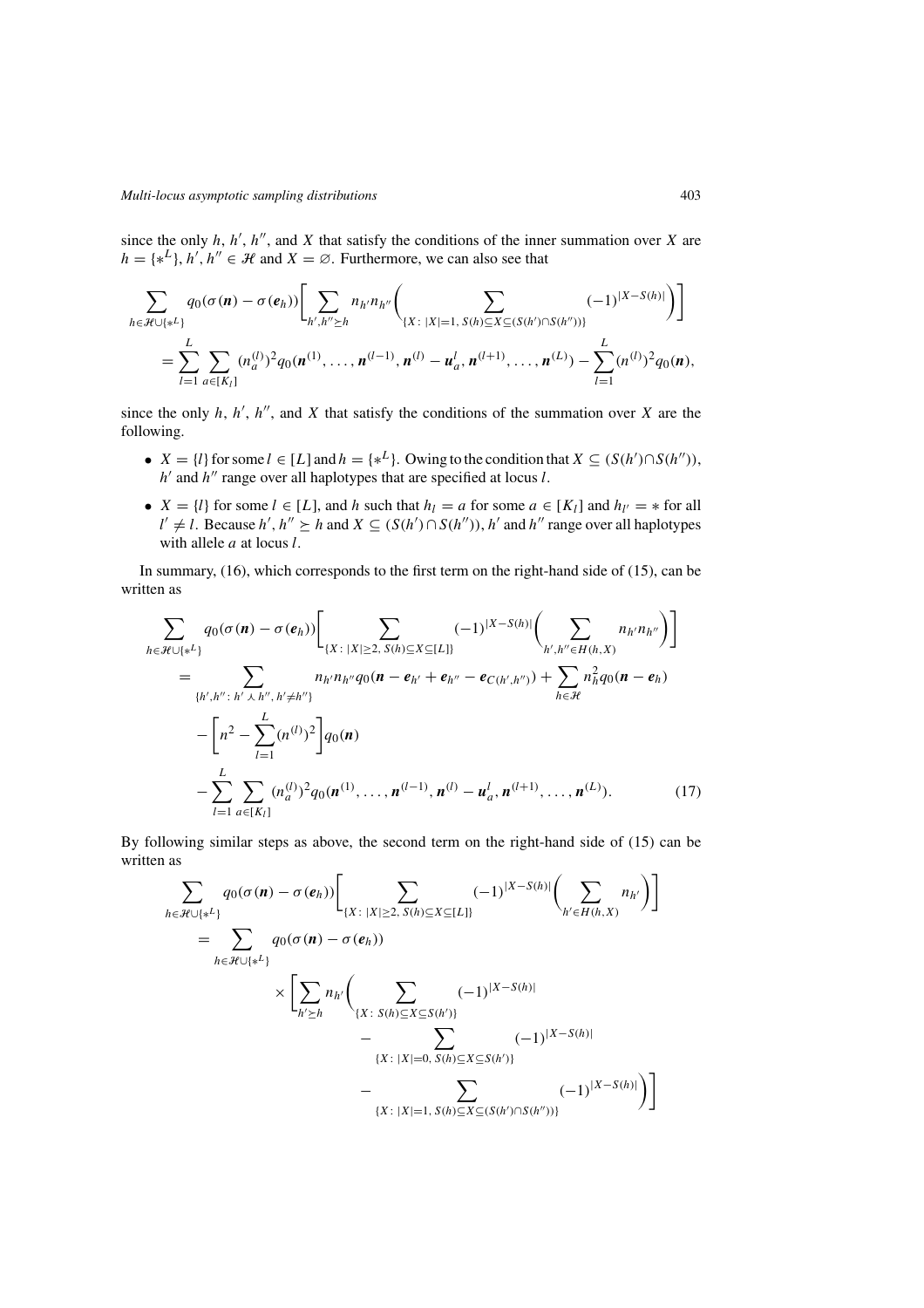<span id="page-13-0"></span>
$$
= \sum_{h \in \mathcal{H} \cup \{*^{L}\}} q_{0}(\sigma(\mathbf{n}) - \sigma(e_{h}))
$$
  
\n
$$
\times \left[ \sum_{h' \geq h} n_{h'} \left( \delta_{S(h'),S(h)} - \sum_{\{X : |X| = 0, S(h) \subseteq X \subseteq S(h')\}} (-1)^{|X - S(h)|} \right) \right]
$$
  
\n
$$
- \sum_{\{X : |X| = 1, S(h) \subseteq X \subseteq (S(h') \cap S(h''))\}} (-1)^{|X - S(h)|} \right]
$$
  
\n
$$
= \sum_{h \in \mathcal{H}} n_{h} q_{0}(\mathbf{n} - e_{h}) - n q_{0}(\mathbf{n}) + \sum_{l=1}^{L} n_{l}^{(l)} q_{0}(\mathbf{n})
$$
  
\n
$$
- \sum_{l=1}^{L} \sum_{a \in [K_{l}]} n_{a}^{(l)} q_{0}(\mathbf{n}^{(1)}, \dots, \mathbf{n}^{(l-1)}, \mathbf{n}^{(l)} - \mathbf{u}_{a}', \mathbf{n}^{(l+1)}, \dots, \mathbf{n}^{(L)}), \qquad (18)
$$

where the second equality follows from the inclusion–exclusion principle. Finally, subtracting (18) from [\(17\)](#page-12-0), we see that the right-hand side of [\(5\)](#page-5-0) is equal to the right-hand side of [\(14\)](#page-10-0).

#### **5.3. Proof of Theorem [1](#page-5-0)**

We first show that the boundary conditions [\(6\)](#page-5-0) are satisfied by [\(7\)](#page-5-0). If  $n = e_g$  for some  $g \in \mathcal{H}$ then on the right-hand side of [\(7\)](#page-5-0) the only *h* that can potentially contribute to the summation are those satisfying  $g \geq h$ , since otherwise  $q_0(\sigma(e_g) - \sigma(e_h)) = 0$ . However, for  $g \geq h$ , if *S(h)* ⊆ *X* ⊆ *S(g)* then  $\sum_{h'' \in H(h,X)} n_{h''} - 1 = 0$  since *g* ∈ *H(h, X)*, and if *X* ⊄ *S(g)* then  $\sum_{h' \in H(h,X)} n_{h'} = 0$  since *g* ∉ *H(h, X)*. Therefore, on the right-hand side of (7),  $h' \in H(h, X)$   $n_{h'} = 0$  since  $g \notin H(h, X)$ . Therefore, on the right-hand side of [\(7\)](#page-5-0),

$$
\left(\frac{\sum_{h' \in H(h,X)} n_{h'}}{2}\right) = \frac{1}{2} \left(\sum_{h' \in H(h,X)} n_{h'}\right) \left(\sum_{h'' \in H(h,X)} n_{h''} - 1\right) = 0,
$$

and so  $q_1(e_g) = 0$  for all  $g \in \mathcal{H}$ .

We now show that recursion  $(5)$  is satisfied by  $(7)$ . Substituting  $(7)$  into the left hand side of [\(5\)](#page-5-0), we obtain

$$
\sum_{g \in \mathcal{H}} n_g \sum_{l \in B(g)} r_l [q_1(n) - q_1(n - e_g + e_{R_l^-(g)} + e_{R_l^+(g)})]
$$
\n
$$
= \sum_{g \in \mathcal{H}} n_g \sum_{l \in B(g)} r_l \sum_{h \in \mathcal{H} \cup \{*^L\}} q_0(\sigma(n) - \sigma(e_h))
$$
\n
$$
\times \left\{ \sum_{\substack{\{X : |X| \ge 2, \\ S(h) \subseteq X \subseteq [L]\}}} \frac{(-1)^{|X - S(h)|}}{r(X)} \right\}
$$
\n
$$
\times \left[ - \left( \sum_{h' \in H(h,X)} n_{h'} \right) \left( \sum_{h'' \in H(h,X)} (\delta_{h'',R_l^-(g)} + \delta_{h'',R_l^+(g)} - \delta_{h'',g}) \right) - \left( \sum_{h' \in H(h,X)} (\delta_{h',R_l^-(g)} + \delta_{h',R_l^+(g)} - \delta_{h',g}) \right) \right],
$$

where, for any haplotypes *g* and *h*,  $\delta_{g,h} = 1$  if  $g = h$  and  $\delta_{g,h} = 0$  otherwise. Also, in the above equation, by  $\binom{x}{2}$  we mean  $x(x - 1)/2$  for all  $x \in \mathbb{R}$ . Note that if  $g \notin H(h, X)$  then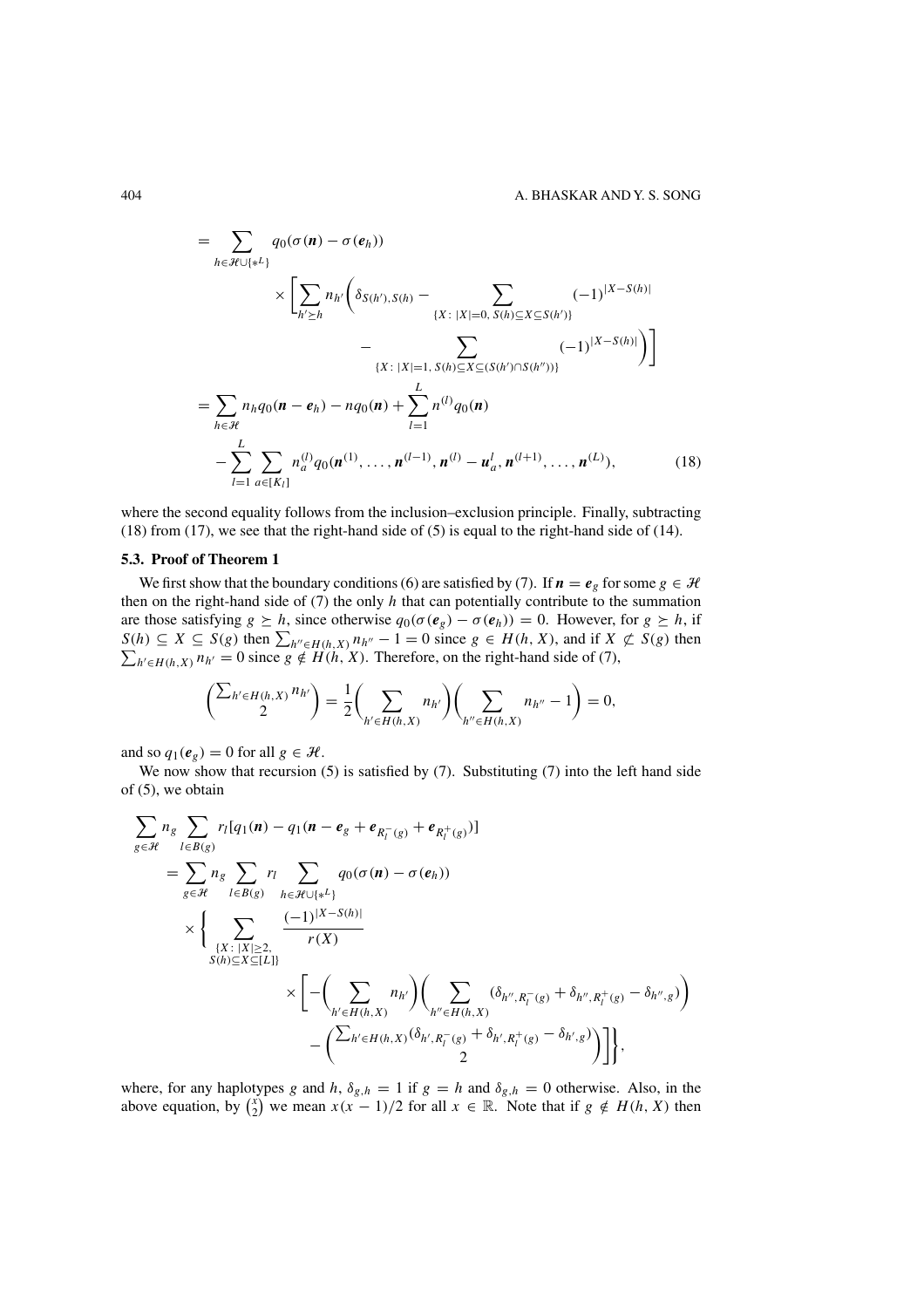<span id="page-14-0"></span>

FIGURE 2: An illustration of the subcases considered in the proof of Theorem [1.](#page-5-0) Here  $X \subseteq S(g)$ , where  $g \geq h$ . Squares denote the loci in  $S(g)$ , while shaded squares denote the loci in *X* (and, hence, also in *S(g)*). Circles denote the loci not in  $S(g)$  (and, hence, not in *X*). A squiggle denotes the recombination break interval *l* considered in each case. The squares to the left and to the right of the squiggle respectively denote the loci in  $S(R_l^-(g))$  and  $S(R_l^+(g))$ . (a) Case with  $l < min(X)$ . (b) Case with  $min(X) \le l < max(X)$ .

$$
R_l^-(g), R_l^+(g) \notin H(h, X), \text{ and so}
$$

$$
\sum_{h' \in H(h,X)} (\delta_{h',R_l^-(g)} + \delta_{h',R_l^+(g)} - \delta_{h',g}) = 0.
$$

Interchanging the summation over *g*, *l*, and *X*, and introducing the restriction that  $g \in H(h, X)$ (i.e. *S*(*g*)  $\supseteq$  *X* and *g*  $\geq$  *h*), we obtain

$$
\sum_{g \in \mathcal{H}} n_g \sum_{l \in B(g)} r_l [q_1(\mathbf{n}) - q_1(\mathbf{n} - \mathbf{e}_g + \mathbf{e}_{R_l^-(g)} + \mathbf{e}_{R_l^+(g)})]
$$
\n
$$
= \sum_{h \in \mathcal{H} \cup \{*\}} q_0(\sigma(\mathbf{n}) - \sigma(\mathbf{e}_h))
$$
\n
$$
\times \left\{ \sum_{\{X : |X| \ge 2, S(h) \subseteq X \subseteq [L]\}} \frac{(-1)^{|X - S(h)|}}{r(X)} \sum_{g \in H(h,X)} n_g \sum_{l \in B(g)} r_l \right\}
$$
\n
$$
\times \left[ - \left( \sum_{h' \in H(h,X)} n_{h'} \right) \left( \sum_{h'' \in H(h,X)} (\delta_{h'', R_l^-(g)} + \delta_{h'', R_l^+(g)} - \delta_{h'', g}) \right) - \left( \sum_{h' \in H(h,X)} (\delta_{h', R_l^-(g)} + \delta_{h', R_l^+(g)} - \delta_{h', g}) \right) \right].
$$
\n(19)

Now, for  $g \in H(h, X)$ , note that

$$
\sum_{h' \in H(h,X)} \delta_{h',g} = 1. \tag{20}
$$

We utilize this identity in the ensuing discussion. There are three cases for the recombination break interval  $l \in B(g)$  on the right-hand side of (19).

*Case 1:*  $l < \min(X)$ *.* This case is illustrated in Figure 2(a). Note that  $\sum_{h' \in H(h,X)} \delta_{h',R_{\ell}^{-}}(g) = 0$  since  $S(R_{\ell}^{-}(g)) \cap X = \emptyset$  and, hence,  $R_{\ell}^{-}(g) \notin H(h,X)$ . Also,  $\sum_{h' \in H(h,X)} \delta_{h',R_{\ell}^{-}}(g) = 1$ since  $S(R_l^-(g)) \cap X = \emptyset$  and, hence,  $R_l^-(g) \notin H(h, X)$ . Also,  $\sum_{h' \in H(h, X)}^{h} \delta_{h', R_l^+(g)} = 1$ <br>since  $g \succ h$  and  $S(R_l^+(g)) \supset X \supset S(h)$ , and so  $R_l^+(g) \succ h$  and  $R_l^+(g) \in H(h, X)$ . since  $g \succeq h$  and  $S(R_l^+(g)) \supseteq X \supseteq S(h)$ , and so  $R_l^+(g) \succeq h$  and  $R_l^+(g) \in H(h, X)$ .<br>Hence together with (20) we conclude that Hence, together with (20), we conclude that

$$
\sum_{h' \in H(h,X)} (\delta_{h',R_l^-(g)} + \delta_{h',R_l^+(g)} - \delta_{h',g}) = 0.
$$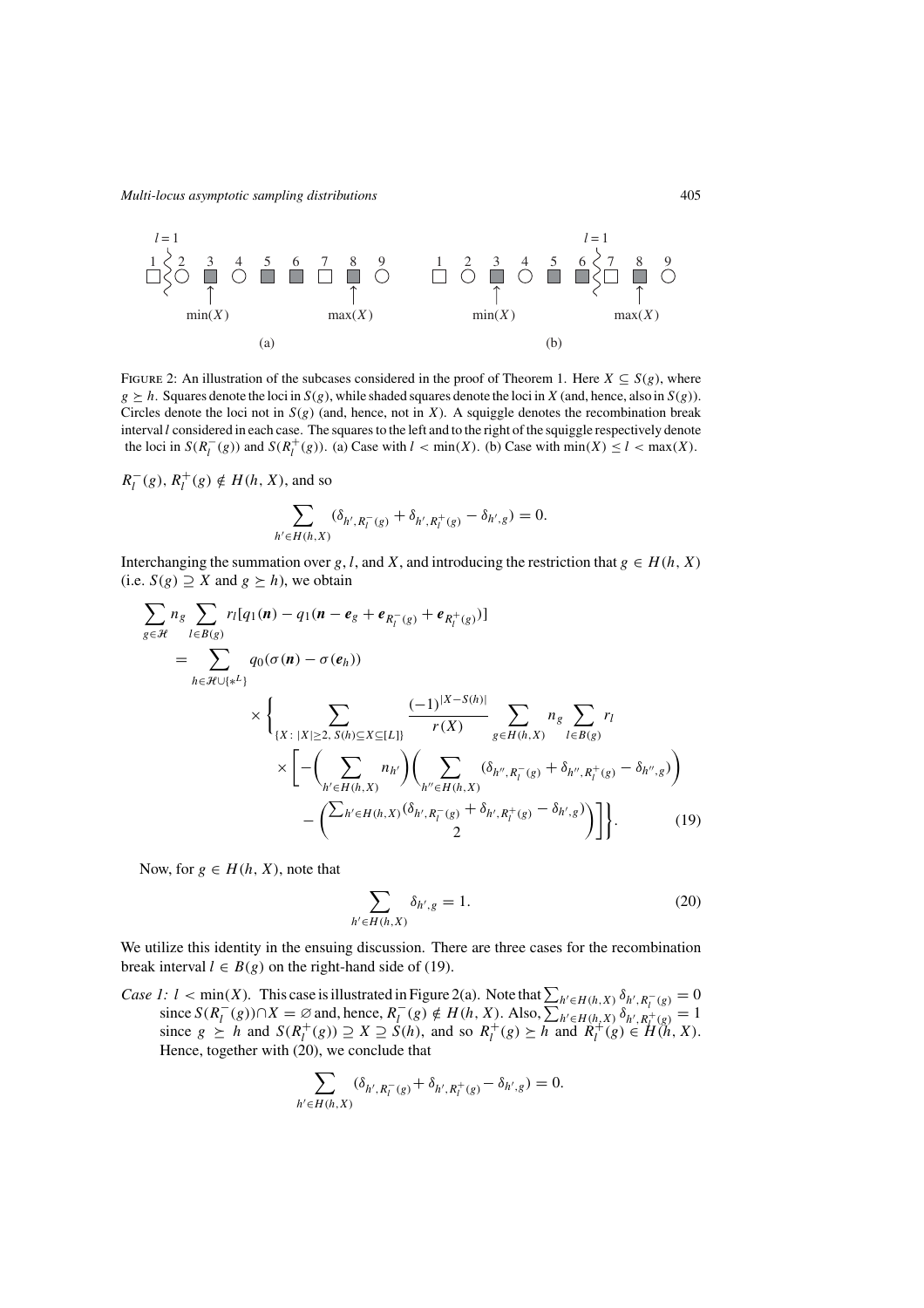*Case 2:* max $(X) \leq l$ . By a similar argument, we see that

$$
\sum_{h' \in H(h,X)} (\delta_{h',R_l^-(g)} + \delta_{h',R_l^+(g)} - \delta_{h',g}) = 0.
$$

*Case 3:* min $(X) \leq l < \max(X)$ *.* This case is illustrated in Figure [2\(](#page-14-0)b). Note that

$$
\sum_{h' \in H(h,X)} \delta_{h',R_l^-(g)} = 0
$$

since max $(X) \notin S(R_l^-(g))$  and, hence,  $R_l^-(g) \notin H(h, X)$ . Similarly,

$$
\sum_{h' \in H(h,X)} \delta_{h',R_l^+(g)} = 0
$$

since min(X)  $\notin S(R_l^+(g))$  and, hence,  $R_l^+(g) \notin H(h, X)$ . Therefore, upon using [\(20\)](#page-14-0), we conclude that we conclude that

$$
\sum_{h' \in H(h,X)} (\delta_{h',R_l^-(g)} + \delta_{h',R_l^+(g)} - \delta_{h',g}) = -1.
$$

Partitioning the summation over  $l \in B(g)$  on the right-hand side of [\(19\)](#page-14-0) into the above three cases and noting that only the third case gives a nonzero value for the  $\sum_{h' \in H(h,X)} (\delta_{h',R_l^-(g)} + \delta_{h',h'} \delta_{h',R_l^-(g)})$  term, we obtain  $\delta_{h', R_l^+(g)} - \delta_{h', g}$  term, we obtain

$$
\sum_{g \in \mathcal{H}} n_g \sum_{l \in B(g)} r_l [q_1(\mathbf{n}) - q_1(\mathbf{n} - \mathbf{e}_g + \mathbf{e}_{R_l^-(g)} + \mathbf{e}_{R_l^+(g)})]
$$
\n
$$
= \sum_{h \in \mathcal{H} \cup \{*\}} q_0(\sigma(\mathbf{n}) - \sigma(\mathbf{e}_h))
$$
\n
$$
\times \sum_{\substack{\{X : |X| \ge 2, \ X \subseteq [L]\}}} \left\{ \frac{(-1)^{|X - S(h)|}}{r(X)} \sum_{g \in H(h,X)} n_g \sum_{l = \min(X)}^{max(X) - 1} r_l \left[ \left( \sum_{h' \in H(h,X)} n_{h'} \right) - 1 \right] \right\}
$$
\n
$$
= \sum_{h \in \mathcal{H} \cup \{*\}} q_0(\sigma(\mathbf{n}) - \sigma(\mathbf{e}_h))
$$
\n
$$
\times \sum_{\{X : |X| \ge 2, S(h) \subseteq X \subseteq [L]\}} (-1)^{|X - S(h)|} \left( \sum_{h' \in H(h,X)} n'_h \right) \left( \sum_{h'' \in H(h,X)} n_{h''} - 1 \right).
$$

This is the expression on the right-hand side of [\(5\)](#page-5-0), and, thus, we have shown that [\(7\)](#page-5-0) satisfies [\(5\)](#page-5-0). Hence, the proposed solution for  $q_1(n)$  in Theorem [1](#page-5-0) is the unique solution to recursion [\(5\)](#page-5-0) and boundary conditions [\(6\)](#page-5-0).

## **Acknowledgements**

We thank Paul Jenkins, Jack Kamm, and Matthias Steinrücken for useful discussions and comments, and an anonymous reviewer for helpful comments. This research was supported in part by the NIH grant R01-GM094402, an Alfred P. Sloan Research Fellowship, and a Packard Fellowship for Science and Engineering.